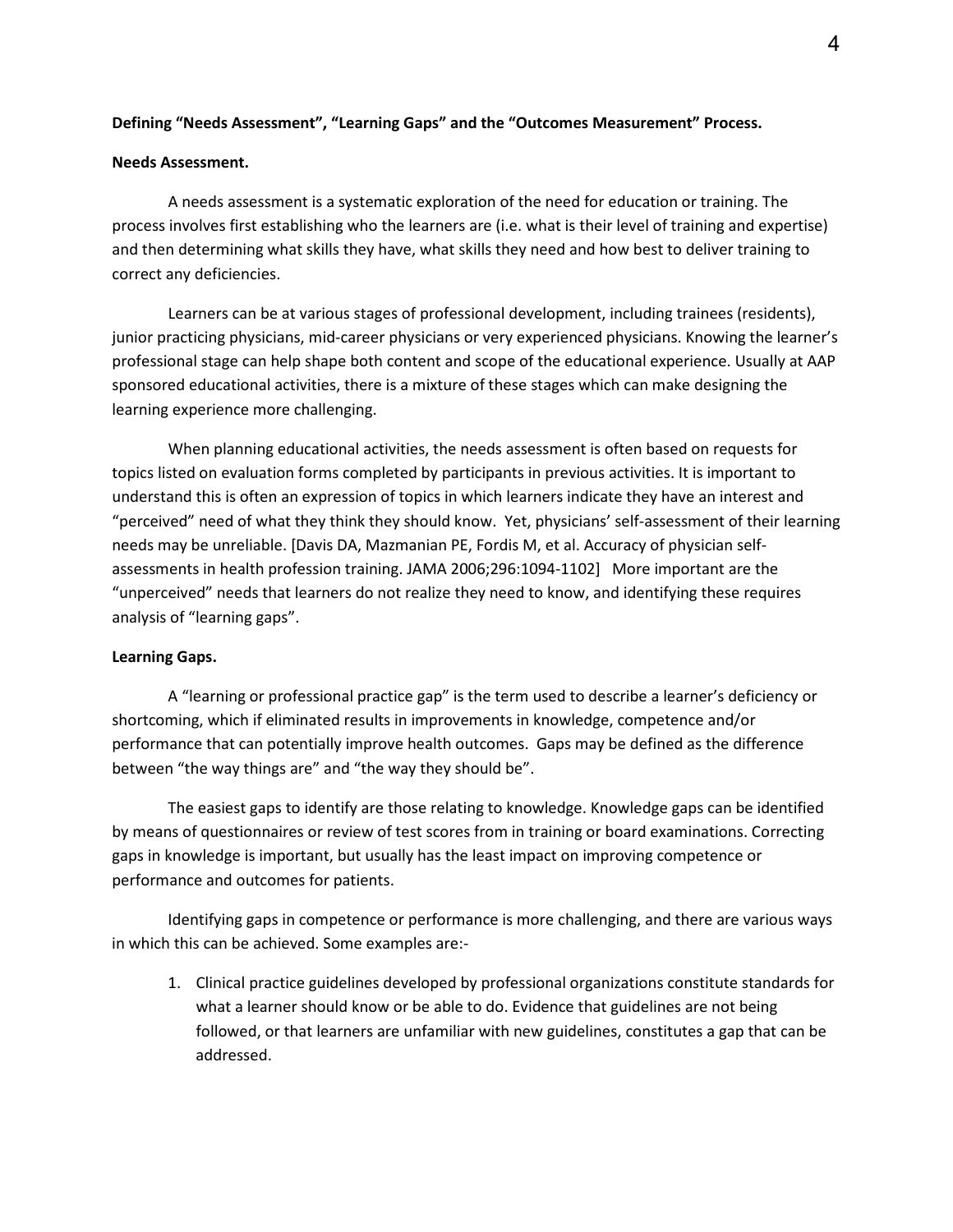- 2. Consultation with experts or subspecialists provides a means of identifying potential gaps in competence or performance. Based on patterns of referrals, the expert or subspecialist may observe common deficiencies in practice that can be corrected through education.
- 3. Review of evidence-based literature in scientific journals, practice-based audits and peer review processes can be used for identifying gaps in competence, performance and health outcomes. As an example, published reports of excessive use of PPI's to treat infants with gastroesophageal reflux despite lack of evidence that such medications have any beneficial effects on symptoms constitutes a performance practice gap that requires correction.
- 4. Analysis of federal government or state public health data may identify disparities in health care and thus serve as a "gap" requiring corrective education.

Identifying learners' practice gaps is a key component to providing meaningful CME as part of the continued professional development process. Knowing what the gaps are will drive both the development of learning objectives and the instructional design of the CME activity. In addition, if the gaps to be addressed are carefully chosen, they can also be used as part of the outcomes evaluation process to determine how effective the educational activity was.

#### **Evaluation and Outcomes Measurement.**

The post activity evaluation process should be used to critically analyze how effective the educational experience was in closing the identified learning gaps and whether this resulted in improvements in competence, performance and possibly health outcomes. This is the final step in completing the cycle of learning as depicted in the diagram below. This process will also enable planners to identify any shortcomings in the educational activity or barriers to implementing change that learners experienced and take steps to address these in future CME activities.

In addition to the usual information that asks participants to rate how the educational activity met their needs, an essential requirement of the evaluation process is a component aimed at determining how the activity might change the competence and/or performance of the participant or patient health outcomes if possible. There are 3 outcomes assessment models that have been identified by the COCME used for this process, including the following:

- 1. **Outcomes-Based Questions and Follow-up With Learners** Specific outcomes-based questions are selected and asked of learners (or a sample of learners) related to (1) the AAP CME activity overall, (2) select sessions or articles within a CME activity, and/or (3) other educational endeavors associated with CME activities. The questions are asked separate from an evaluation, so learners may be identified with their responses for individual followup to occur at a later date post-activity.
- 2. **Case-based Pre/Posttest Questions –**Case-based questions related to the content are sent to learners before the activity, so learners' answers may be shared in advance of an activity with the faculty/authors and planners, enabling them to consider and refine their planned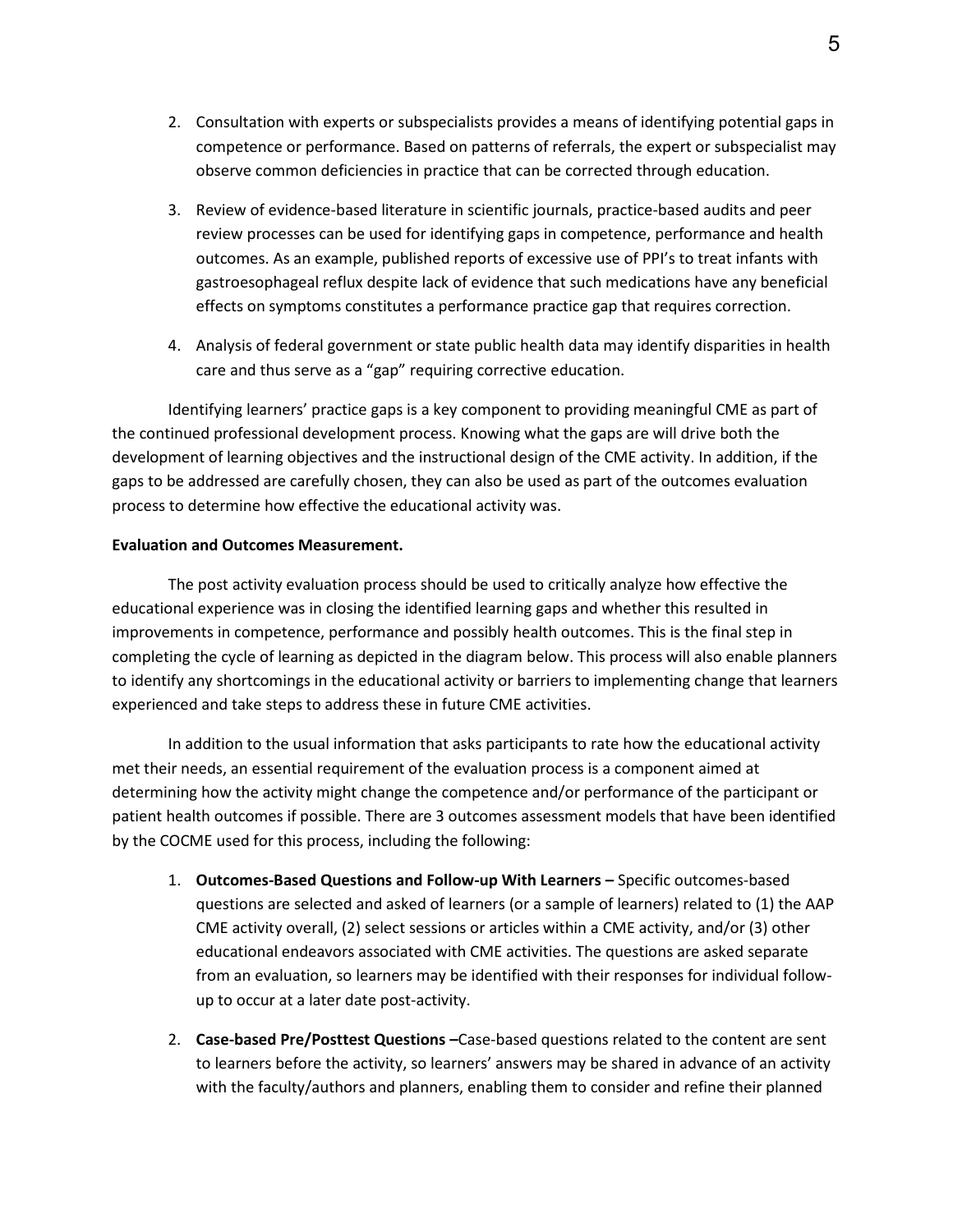content to address learners' extent of knowledge and their particular deficits. This process makes the content more directed at changing learners' competence. The same case-based questions are asked via a posttest of learners *immediately following* the CME activity to assess immediate change in learners' competence. At a point in time between 6 weeks and 6 months after the activity (e.g., "post posttest"), the same case-based questions are used to assess durability of change in learners' competence.

3. **Global Evaluation of Learning Activities –** For some CME activities, it may be logistically difficult to contact individual learners following their participation in AAP CME activities to assess learning outcomes. In these situations, specific questions may be asked as part of CME activity evaluations. Because the responses are not associated with individual learners, follow-up with learners to assess application to practice at a future date does not occur. In general, because there is no opportunity to conduct a post-activity follow-up of learners, this model should be used only when necessary.

Beyond the aforementioned outcomes measurement strategies, the COCME acknowledges there are many other ways through which planners may choose to assess learner change in competence, performance, or patient outcomes resulting from CME activities, and these should be explored based on the educational design of the CME activity.



Needs Gaps Outcomes-COCME 6 12.doc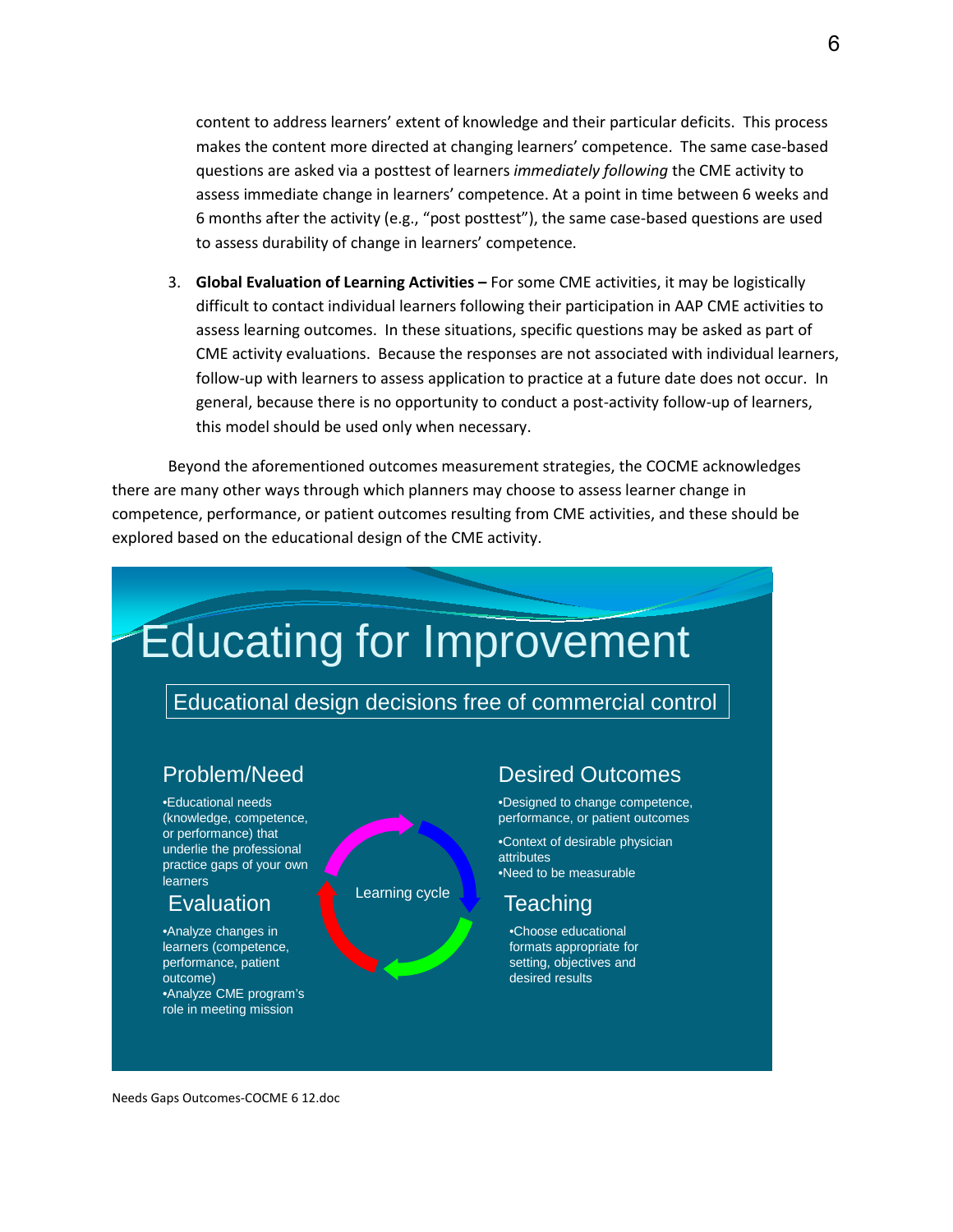| Samples of Problems/Gaps & Needs for Review                                                                                                                                                                                                                                                                                                                                           |                                                                                                                                                                                                                                                                                                                                                              |                                                                                                                                                                                                                                                                                                                        |                                                                                                                                                                                                                                                                                                                                                      |
|---------------------------------------------------------------------------------------------------------------------------------------------------------------------------------------------------------------------------------------------------------------------------------------------------------------------------------------------------------------------------------------|--------------------------------------------------------------------------------------------------------------------------------------------------------------------------------------------------------------------------------------------------------------------------------------------------------------------------------------------------------------|------------------------------------------------------------------------------------------------------------------------------------------------------------------------------------------------------------------------------------------------------------------------------------------------------------------------|------------------------------------------------------------------------------------------------------------------------------------------------------------------------------------------------------------------------------------------------------------------------------------------------------------------------------------------------------|
| What is the Problem(s) that<br>this activity addresses? (This<br>lis the Professional Practice<br>Gap)                                                                                                                                                                                                                                                                                | What do you need to provide to your learners in order<br>to help them make a difference/solve this problem?<br>Do they need factual information, an ability to<br>incorporate, or an ability to perform in order for a<br>positive change in the problem to occur? (This is the<br>educational need in terms of Knowledge, Competence<br>and/or Performance) | How did you determine the<br>Problem and identify what<br>vour learners need to solve<br>it? (This is your Needs<br>Assessment Data)                                                                                                                                                                                   | What change should your learners make<br>as a result of them attending this activity?<br>(These are your Desired Results in terms of<br>your activities ability to make a change in<br>competence, performance or patients<br>outcomes*) Please Note: You will need to<br>measure whether or not you achieved these<br>results with your evaluations |
| 1) The Centers for Disease<br><b>Control and Prevention (CDC)</b><br>reports approximately 9 per<br>1,000 children in the United<br>States are diagnosed with ASD.<br>A contributing factor to this<br>problem/gap: Physicians (our<br>learners) do not know the neuro-<br>anatomical locations and functions<br>that correlate with common<br>developmental disorders in<br>children | Knowledge - Our learners need to know what the<br>common developmental disorders in children are and the<br>neuro-anatomical locations and functions that correspond<br>with them.                                                                                                                                                                           | 1) Expert experience (query of<br>course faculty, program<br>committee members)<br>2) IOM Reports: Reports on<br>Mental Health, Early Brain<br>Development<br>3) CDC Reports: Learn the<br>Signs Act Early Campaign,<br><b>FASD</b>                                                                                    | As a result of this activity, learners should be<br>better able to identify the neuro-anatomical<br>locations and functions of common<br>developmental disorders in children.                                                                                                                                                                        |
|                                                                                                                                                                                                                                                                                                                                                                                       |                                                                                                                                                                                                                                                                                                                                                              |                                                                                                                                                                                                                                                                                                                        |                                                                                                                                                                                                                                                                                                                                                      |
| 2) Percentage increase from<br>1985 - 1999 in stimulant<br>psychotropic drugs prescribed<br>to children: 327%<br>A contributing factor to this<br>problem/gap: Physicians (our<br>learners) do not consistently limit<br>use of psychotropic medications to<br>the appropriate conditions                                                                                             | <b>Competence</b> - Our learners need strategies to assist<br>them in recognizing the appropriate conditions for which<br>to prescribe psychotropic medications to pediatric<br>patients                                                                                                                                                                     | 1) AAP, Committee on<br>& Family Health and the Task<br>Force on Mental Health. The<br>future of pediatrics: mental<br>health competencies for<br>pediatric primary care.<br>Pediatrics. 2009;124(1):410-<br>421.<br>2) AHRQ Reports: Depression<br>Screening<br>3) Prior DB:PREP participants<br>commitment to change | As a result of the implementation of strategic<br>Psychosocial Aspects of Child tools provided in this activity, learners should<br>be better able to recognize the appropriate<br>conditions for which to prescribe psychotropic<br>medications to pediatric patients                                                                               |
|                                                                                                                                                                                                                                                                                                                                                                                       | <b>Performance</b> - Our learners need to limit their<br>prescriptions of psychotropic medications to the<br>appropriate pediatric patient population                                                                                                                                                                                                        |                                                                                                                                                                                                                                                                                                                        | As a result of being better able to identify the<br>appropriate pediatric patient population,<br>learners should reduce the number of<br>prescriptions for psychotropic medications                                                                                                                                                                  |
|                                                                                                                                                                                                                                                                                                                                                                                       |                                                                                                                                                                                                                                                                                                                                                              | contracts                                                                                                                                                                                                                                                                                                              |                                                                                                                                                                                                                                                                                                                                                      |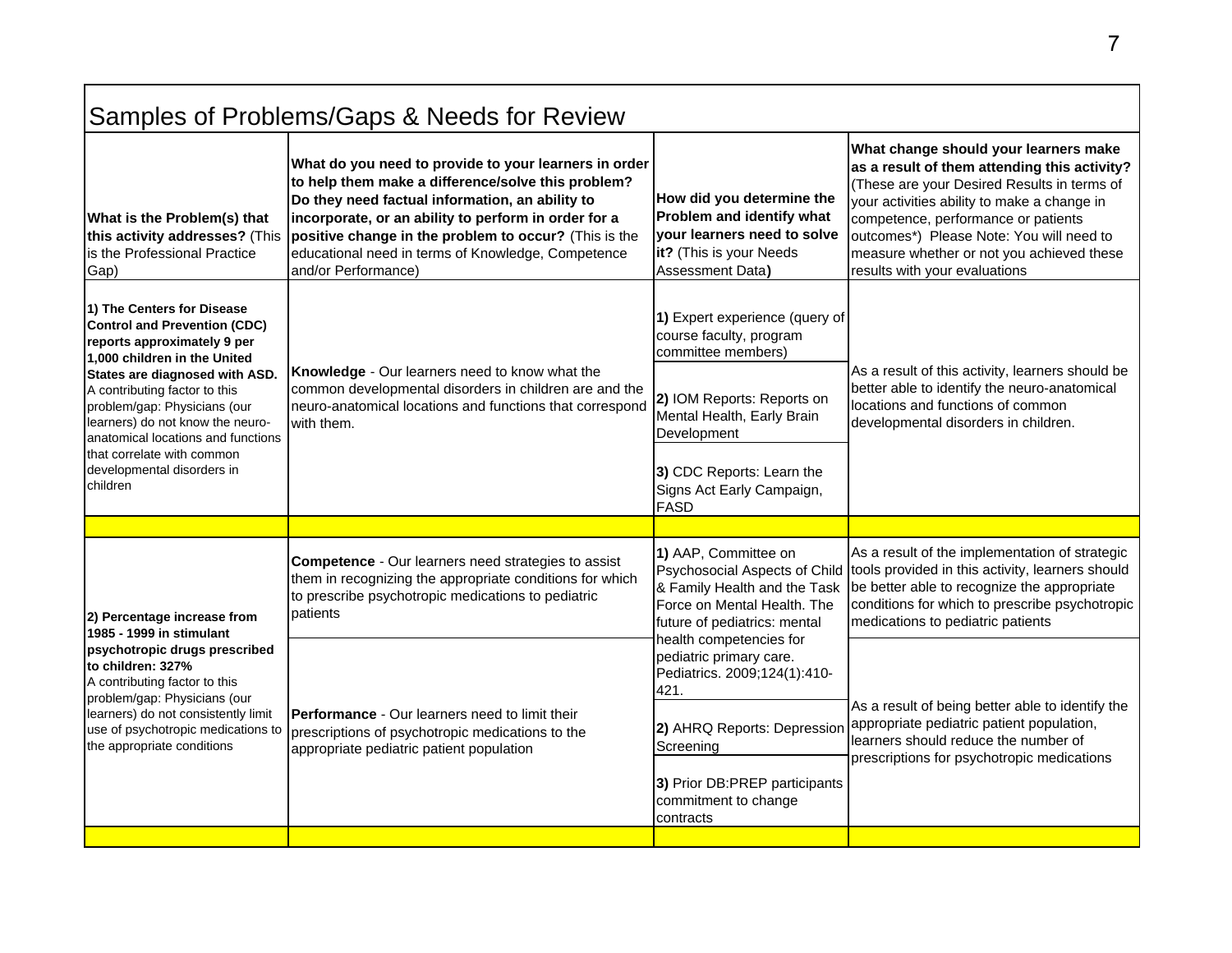| What is the Problem(s) that<br>this activity addresses? (This<br>is the Professional Practice<br>Gap)                                                                                                                                                                                                                                                                                    | What do you need to provide to your learners in order<br>to help them make a difference/solve this problem?<br>Do they need factual information, an ability to<br>incorporate, or an ability to perform in order for a<br>positive change in the problem to occur? (This is the<br>educational need in terms of Knowledge, Competence<br>and/or Performance) | How did you determine the<br>Problem and identify what<br>your learners need to solve<br>it? (This is your Needs<br><b>Assessment Data)</b>                                                                                                                         | What change should your learners make<br>as a result of them attending this activity?<br>(These are your Desired Results in terms of<br>your activities ability to make a change in<br>competence, performance or patients<br>outcomes*) Please Note: You will need to<br>measure whether or not you achieved these<br>results with your evaluations |
|------------------------------------------------------------------------------------------------------------------------------------------------------------------------------------------------------------------------------------------------------------------------------------------------------------------------------------------------------------------------------------------|--------------------------------------------------------------------------------------------------------------------------------------------------------------------------------------------------------------------------------------------------------------------------------------------------------------------------------------------------------------|---------------------------------------------------------------------------------------------------------------------------------------------------------------------------------------------------------------------------------------------------------------------|------------------------------------------------------------------------------------------------------------------------------------------------------------------------------------------------------------------------------------------------------------------------------------------------------------------------------------------------------|
| 3) The Centers for Disease<br><b>Control and Prevention (CDC)</b><br>reports approximately 9 per<br>1,000 children in the United<br>States are diagnosed with ASD.<br>A contributing factor to this<br>problem/gap: Physicians (our<br>learners) do not always identify<br>children with autism or other<br>developmental disorders when<br>they are encountered in clinical<br>settings | Knowledge - Our learners need to know the appropriate<br>signs/symptoms of autistism in pediatric patients                                                                                                                                                                                                                                                   |                                                                                                                                                                                                                                                                     | As a result of this activity, learners should be<br>better able to identify the signs/symptoms of<br>autistism in pediatric patients                                                                                                                                                                                                                 |
|                                                                                                                                                                                                                                                                                                                                                                                          | <b>Competence</b> - Our learners need strategies to<br>incorporate autism screenings in their pediatric patient<br>exams                                                                                                                                                                                                                                     | 1) Plauche Johnson C, Myers<br>SM, Council on Children with<br>Disabilities. Identification and<br>evaluation of children with<br>autism spectrum disorders.<br>Pediatrics. 2007;120(5):1183-<br>1215.<br>2) AAP Policy Stmts/Clinical<br>Guidelines: Developmental | As a result of the implementation of strategic<br>tools provided in this activity, learners should<br>be able to increase their ability to incorporate<br>autism screening tools in their pediatric<br>patient exams                                                                                                                                 |
|                                                                                                                                                                                                                                                                                                                                                                                          | Performance - Our learners need to more accuarately<br>diagnosis pediatric patients who present with signs of<br>autism                                                                                                                                                                                                                                      | Screening and Surveillance,<br>Task Force on Mental Health<br>Report, Learning Disabilities,<br>Autism Guidelines, ADHD<br>Guidelines                                                                                                                               | As a result of being better able to screen and<br>identify autism, learners should increase the<br>number of diagnosis for pediatric patients<br>who present with these signs/symptoms                                                                                                                                                               |
|                                                                                                                                                                                                                                                                                                                                                                                          |                                                                                                                                                                                                                                                                                                                                                              | 3) Prior DB:PREP participants<br>commitment to change<br>contracts                                                                                                                                                                                                  |                                                                                                                                                                                                                                                                                                                                                      |
|                                                                                                                                                                                                                                                                                                                                                                                          |                                                                                                                                                                                                                                                                                                                                                              |                                                                                                                                                                                                                                                                     |                                                                                                                                                                                                                                                                                                                                                      |
| 4) Among youth aged 12 to 17 in<br>2000, 9.7 percent had used an<br>illicit drug within the 30 days                                                                                                                                                                                                                                                                                      | Knowledge - Our learners need to know the appropriate<br>signs/symptoms of substance abuse in pediatric patients                                                                                                                                                                                                                                             |                                                                                                                                                                                                                                                                     | As a result of this activity, learners should be<br>better able to identify the signs/symptoms of<br>substance abuse in pediatric patients                                                                                                                                                                                                           |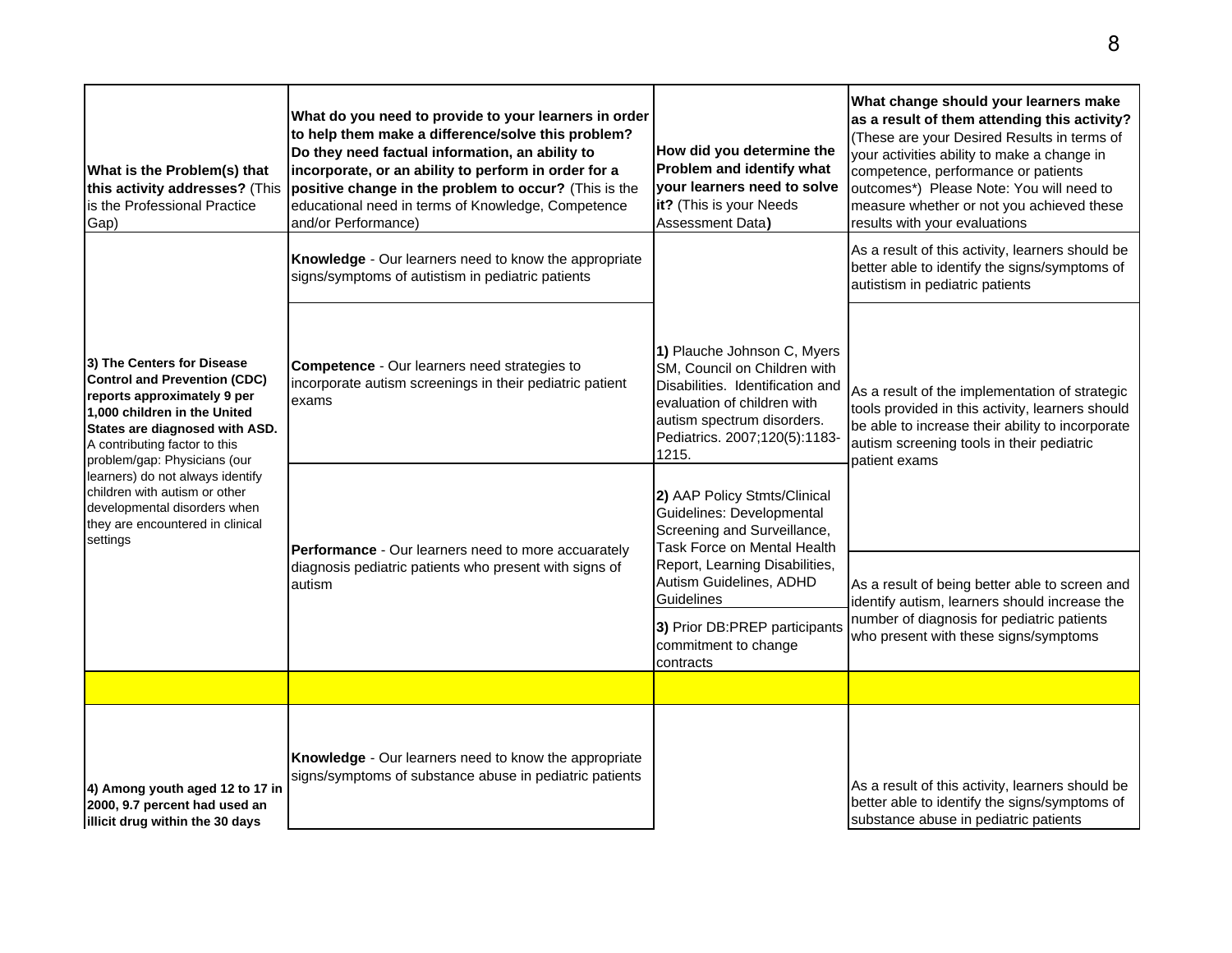| What is the Problem(s) that<br>this activity addresses? (This<br>is the Professional Practice<br>Gap)                                                                                                                                                                                                                                                                                                                                                                                                                                                                                                                                                        | What do you need to provide to your learners in order<br>to help them make a difference/solve this problem?<br>Do they need factual information, an ability to<br>incorporate, or an ability to perform in order for a<br>positive change in the problem to occur? (This is the<br>educational need in terms of Knowledge, Competence<br>and/or Performance) | How did you determine the<br>Problem and identify what<br>your learners need to solve<br>it? (This is your Needs<br>Assessment Data)                                                        | What change should your learners make<br>as a result of them attending this activity?<br>(These are your Desired Results in terms of<br>your activities ability to make a change in<br>competence, performance or patients<br>outcomes*) Please Note: You will need to<br>measure whether or not you achieved these<br>results with your evaluations |
|--------------------------------------------------------------------------------------------------------------------------------------------------------------------------------------------------------------------------------------------------------------------------------------------------------------------------------------------------------------------------------------------------------------------------------------------------------------------------------------------------------------------------------------------------------------------------------------------------------------------------------------------------------------|--------------------------------------------------------------------------------------------------------------------------------------------------------------------------------------------------------------------------------------------------------------------------------------------------------------------------------------------------------------|---------------------------------------------------------------------------------------------------------------------------------------------------------------------------------------------|------------------------------------------------------------------------------------------------------------------------------------------------------------------------------------------------------------------------------------------------------------------------------------------------------------------------------------------------------|
| prior to interview, approximately<br>2.1 million youths aged 12 to 17<br>had used inhalants at some time<br>in their lives as of 2000, and<br>about 9.7 million persons aged<br>12 to 20 reported drinking<br>alcohol in the month prior to the<br>survey interview in 2000 (27.5<br>percent of this age group) with<br>an estimated 6.6 million (18.7<br>percent) being binge drinkers<br>and 2.1 million (6.0 percent)<br>being heavy drinkers.<br>A contributing factor to this<br>problem/gap: Physicians (our<br>learners) do not always adequately<br>screen adolescent patients for or<br>recognize clinical evidence for<br>possible substance abuse | <b>Competence</b> - Our learners need strategies to<br>incorporate substance abuse screenings in their pediatric<br>patient exams                                                                                                                                                                                                                            | 1) AAP Task Force on Mental<br>Health. Enhancing Pediatric<br>Mental Healthcare: Report<br>from the AAP Task Force on<br>mental Health, Pediatrics.<br>2010;125(supplement s):S69-<br>S160. | As a result of the implementation of strategic<br>tools provided in this activity, learners should<br>be able to increase their ability to incorporate<br>substance abuse screening tools in their<br>pediatric patient exam                                                                                                                         |
|                                                                                                                                                                                                                                                                                                                                                                                                                                                                                                                                                                                                                                                              | <b>Performance</b> - Our learners need to more accuarately<br>diagnosis pediatric patients who present with signs of<br>substance abuse                                                                                                                                                                                                                      | 2) DB:PREP Self-<br>Assessments<br>3) Prior DB:PREP participants<br>commitment to change<br>contracts                                                                                       | As a result of being better able to screen and<br>identify substance abuse, learners should<br>increase the number of diagnosis for pediatric<br>patients who present with these<br>signs/symptoms                                                                                                                                                   |
|                                                                                                                                                                                                                                                                                                                                                                                                                                                                                                                                                                                                                                                              |                                                                                                                                                                                                                                                                                                                                                              |                                                                                                                                                                                             |                                                                                                                                                                                                                                                                                                                                                      |
|                                                                                                                                                                                                                                                                                                                                                                                                                                                                                                                                                                                                                                                              | Knowledge - Our learners need to know the appropriate<br>signs/symptoms of developmental and behaviorial<br>disorders in pediatric patients                                                                                                                                                                                                                  | 1) Council on Children<br>w/Disabilities, Section on<br>Developmental Behaviorial<br>Pediatrics, Bright Future<br>Steering Committee, Medical<br>Home Iniatives for Children                | As a result of this activity, learners should be<br>better able to identify the signs/symptoms of<br>developmental and behaviorial disorders in<br>pediatric patients                                                                                                                                                                                |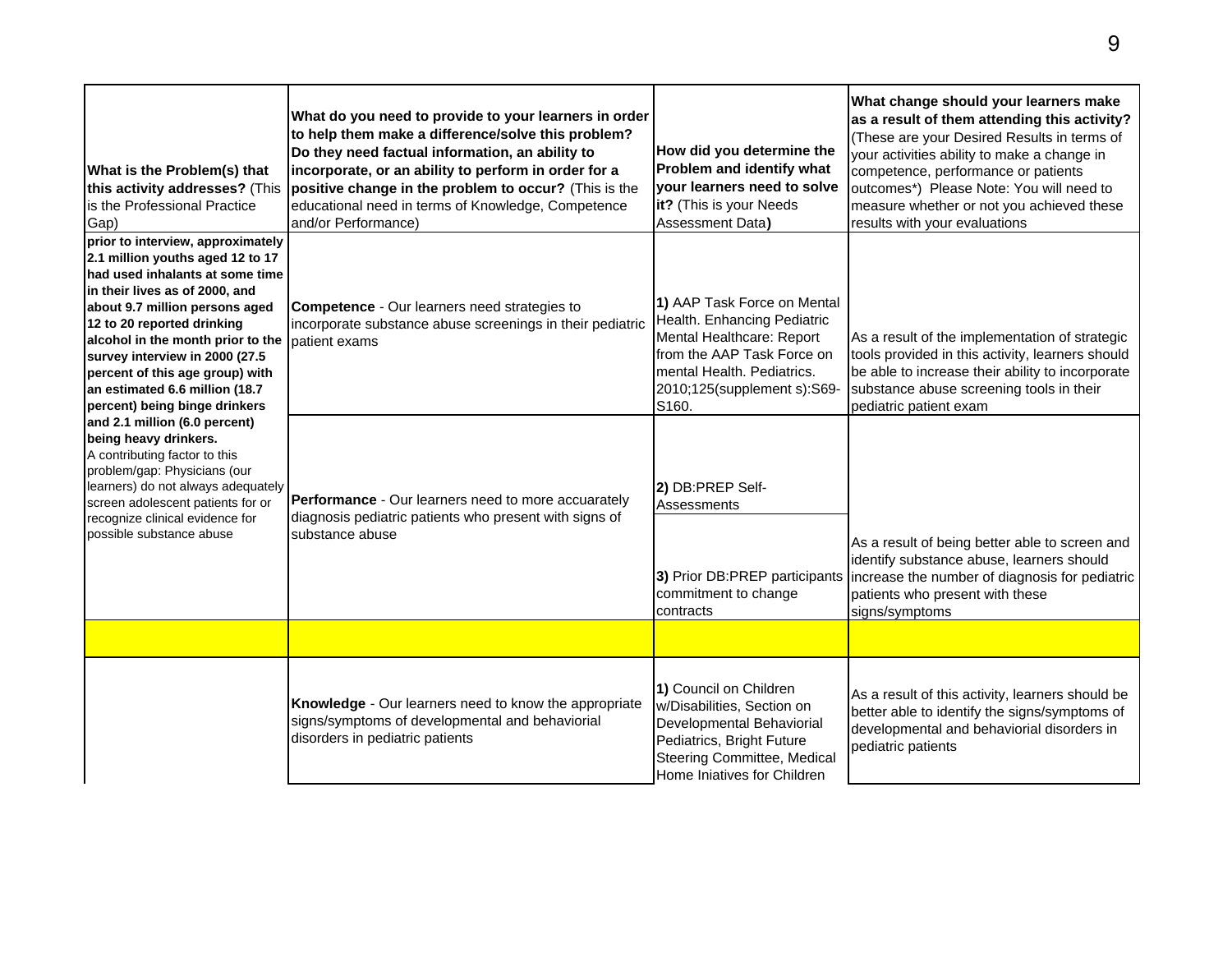| What is the Problem(s) that<br>this activity addresses? (This<br>is the Professional Practice<br>Gap)                                                                                                                                                                                                                                                                                                                                                               | What do you need to provide to your learners in order<br>to help them make a difference/solve this problem?<br>Do they need factual information, an ability to<br>incorporate, or an ability to perform in order for a<br>positive change in the problem to occur? (This is the<br>educational need in terms of Knowledge, Competence<br>and/or Performance) | How did you determine the<br>Problem and identify what<br>your learners need to solve<br>it? (This is your Needs<br><b>Assessment Data)</b>                                                                                                                                                                                                                                                                               | What change should your learners make<br>as a result of them attending this activity?<br>(These are your Desired Results in terms of<br>your activities ability to make a change in<br>competence, performance or patients<br>outcomes*) Please Note: You will need to<br>measure whether or not you achieved these<br>results with your evaluations |
|---------------------------------------------------------------------------------------------------------------------------------------------------------------------------------------------------------------------------------------------------------------------------------------------------------------------------------------------------------------------------------------------------------------------------------------------------------------------|--------------------------------------------------------------------------------------------------------------------------------------------------------------------------------------------------------------------------------------------------------------------------------------------------------------------------------------------------------------|---------------------------------------------------------------------------------------------------------------------------------------------------------------------------------------------------------------------------------------------------------------------------------------------------------------------------------------------------------------------------------------------------------------------------|------------------------------------------------------------------------------------------------------------------------------------------------------------------------------------------------------------------------------------------------------------------------------------------------------------------------------------------------------|
| 5) Approximately 13% of<br>children have a developmental<br>disability, ranging from mild<br>disabilities such as speech and<br>language impairments to<br>serious developmental<br>disabilities, such as intellectual<br>disabilities, cerebral palsy, and<br>autism. A contributing factor to this<br>problem/gap: Physicians (our<br>learners) do not routinely screen<br>for or recognize developmental<br>and behavioral issues in their<br>pediatric patients | Competence - Our learners need strategies to<br>incorporate developmental and behaviorial screenings in<br>their pediatric patient exams                                                                                                                                                                                                                     | with Special Needs.<br>Identifying infants and young<br>children w/developmental<br>disorders in the medical<br>home: an algorithm for<br>developmental surveillance<br>and screening. Pediatrics.<br>2006;118(1):405-420.<br>2) AAP Task Force on Mental<br>Health. Enhancing Pediatric<br>Mental Healthcare: Report<br>from the AAP Task Force on<br>Mental Health. Pediatrics.<br>2010;125(supplement s):S69-<br>S160. | As a result of the implementation of strategic<br>tools provided in this activity, learners should<br>be able to increase their ability to incorporate<br>developmental and behaviorial screening<br>tools in their pediatric patient exam                                                                                                           |
|                                                                                                                                                                                                                                                                                                                                                                                                                                                                     | Performance - Our learners need to more accuarately<br>diagnosis pediatric patients who present with signs of<br>developmental and behaviorial disorders                                                                                                                                                                                                     | 3) Practice needs QI efforts in<br><b>DSS, Bright Futures</b><br>4) ABP MOC Expectations:<br>Content specifications for DB<br>Pediatrics<br>5) Performance Measures:<br><b>ADHD</b><br>6) Prior DB:PREP participants<br>commitment to change<br>contracts                                                                                                                                                                 | As a result of being better able to screen and<br>identify developmental and behaviorial<br>disorders, learners should increase the<br>number of diagnosis for pediatric patients<br>who present with these signs/symptoms                                                                                                                           |
|                                                                                                                                                                                                                                                                                                                                                                                                                                                                     |                                                                                                                                                                                                                                                                                                                                                              |                                                                                                                                                                                                                                                                                                                                                                                                                           |                                                                                                                                                                                                                                                                                                                                                      |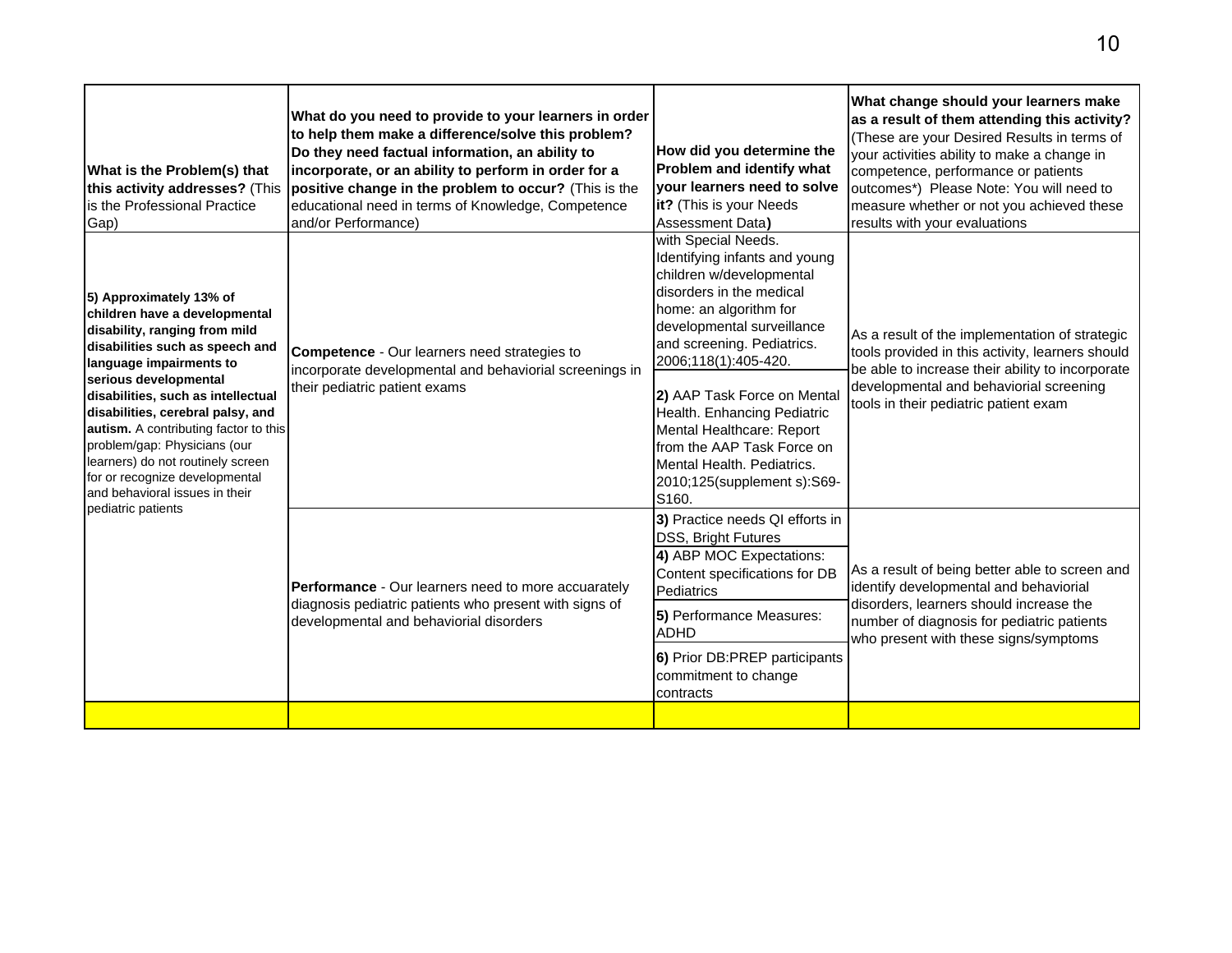| What is the Problem(s) that<br>this activity addresses? (This<br>is the Professional Practice<br>Gap)                                                                                                                                                                                                                                                                                                                                                                                                        | What do you need to provide to your learners in order<br>to help them make a difference/solve this problem?<br>Do they need factual information, an ability to<br>incorporate, or an ability to perform in order for a<br>positive change in the problem to occur? (This is the<br>educational need in terms of Knowledge, Competence<br>and/or Performance) | How did you determine the<br>Problem and identify what<br>your learners need to solve<br>it? (This is your Needs<br><b>Assessment Data)</b> | What change should your learners make<br>as a result of them attending this activity?<br>(These are your Desired Results in terms of<br>your activities ability to make a change in<br>competence, performance or patients<br>outcomes*) Please Note: You will need to<br>measure whether or not you achieved these<br>results with your evaluations |
|--------------------------------------------------------------------------------------------------------------------------------------------------------------------------------------------------------------------------------------------------------------------------------------------------------------------------------------------------------------------------------------------------------------------------------------------------------------------------------------------------------------|--------------------------------------------------------------------------------------------------------------------------------------------------------------------------------------------------------------------------------------------------------------------------------------------------------------------------------------------------------------|---------------------------------------------------------------------------------------------------------------------------------------------|------------------------------------------------------------------------------------------------------------------------------------------------------------------------------------------------------------------------------------------------------------------------------------------------------------------------------------------------------|
| 6) Children's emotional or<br>behavioral difficulties affect<br>many aspects of their lives--<br>achievement in school,<br>relationships with family and<br>friends, and the risk of alcohol<br>or substance abuse. Early<br>intervention and treatment may<br>prevent a child's emotional or                                                                                                                                                                                                                | Knowledge - Our learners need to know the appropriate<br>codes for reimbursement of developmental and<br>behaviorial services                                                                                                                                                                                                                                | 1) Previous activity<br>evaluations: DB:PREP                                                                                                | As a result of this activity, learners should be<br>better identify the appropriate codes for<br>reimbursement of developmental and<br>behaviorial services                                                                                                                                                                                          |
| behavioral difficulties from<br>worsening and lessen some of<br>the negative outcomes<br>associated with mental health<br>problems. However, finding<br>appropriate, affordable, and<br>family-oriented treatment for<br>children with emotional or<br>behavioral difficulties is often a<br>challenge.                                                                                                                                                                                                      | <b>Competence</b> - Our learners need strategies to<br>incorporate correct coding procedures for developmental<br>and behaviorial services into their practices                                                                                                                                                                                              | 2) Critical Topics in<br>Subspecialties: Coding for<br>Developmental & Behaviorial                                                          | As a result of the implementation of strategic<br>tools provided in this activity, learners should<br>be able to correctly code developmental and<br>behaviorial services allowing for an increase<br>in reimbursement amounts for these services                                                                                                    |
| A contributing factor to this<br>problem/gap: Physicians (our<br>learners) do not always understand<br>ways to effectively code and<br>receive reimbursement for<br>developmental and behavioral<br>services, resulting in lack of<br>incorporation of needed screening<br>and counseling services in their<br>practices                                                                                                                                                                                     | <b>Performance</b> - Our learners need to increase the amount<br>of patient screening/counsling referrals for pediatric<br>patients who present/are diagnosed with developmental<br>and behaviorial disorders                                                                                                                                                | Pediatrics (coming out in<br>2010), Early Brain<br>Development/Literacy<br>Promotion                                                        | As a result of being better able to code and<br>submit for developmental and behaviorial<br>services, learners should increase the<br>amount of screening/counseling referrals for<br>pediatric patients who present/are diagnosed<br>with these disorders                                                                                           |
|                                                                                                                                                                                                                                                                                                                                                                                                                                                                                                              |                                                                                                                                                                                                                                                                                                                                                              |                                                                                                                                             |                                                                                                                                                                                                                                                                                                                                                      |
| *Please note that if you expect to make a change in patient outcomes, please be specific in identifying what you expect that change in patients to be and note how you<br>expect to measure the change (most commonly changes in patient outcomes are measured by a review of actual patient data in order to evaluate the change)<br>**Sample Patient Outcomes: As a result of this activity, increased screening and diagnosing of pediatrics patients with developmental and behaviorial disorders should |                                                                                                                                                                                                                                                                                                                                                              |                                                                                                                                             |                                                                                                                                                                                                                                                                                                                                                      |
| lead to a decrease in long-term medication dependence in these patients. Attendees will conduct chart reviews prior and 6mos after the activity to document any<br>increase in screenings and diagnosis.                                                                                                                                                                                                                                                                                                     |                                                                                                                                                                                                                                                                                                                                                              |                                                                                                                                             |                                                                                                                                                                                                                                                                                                                                                      |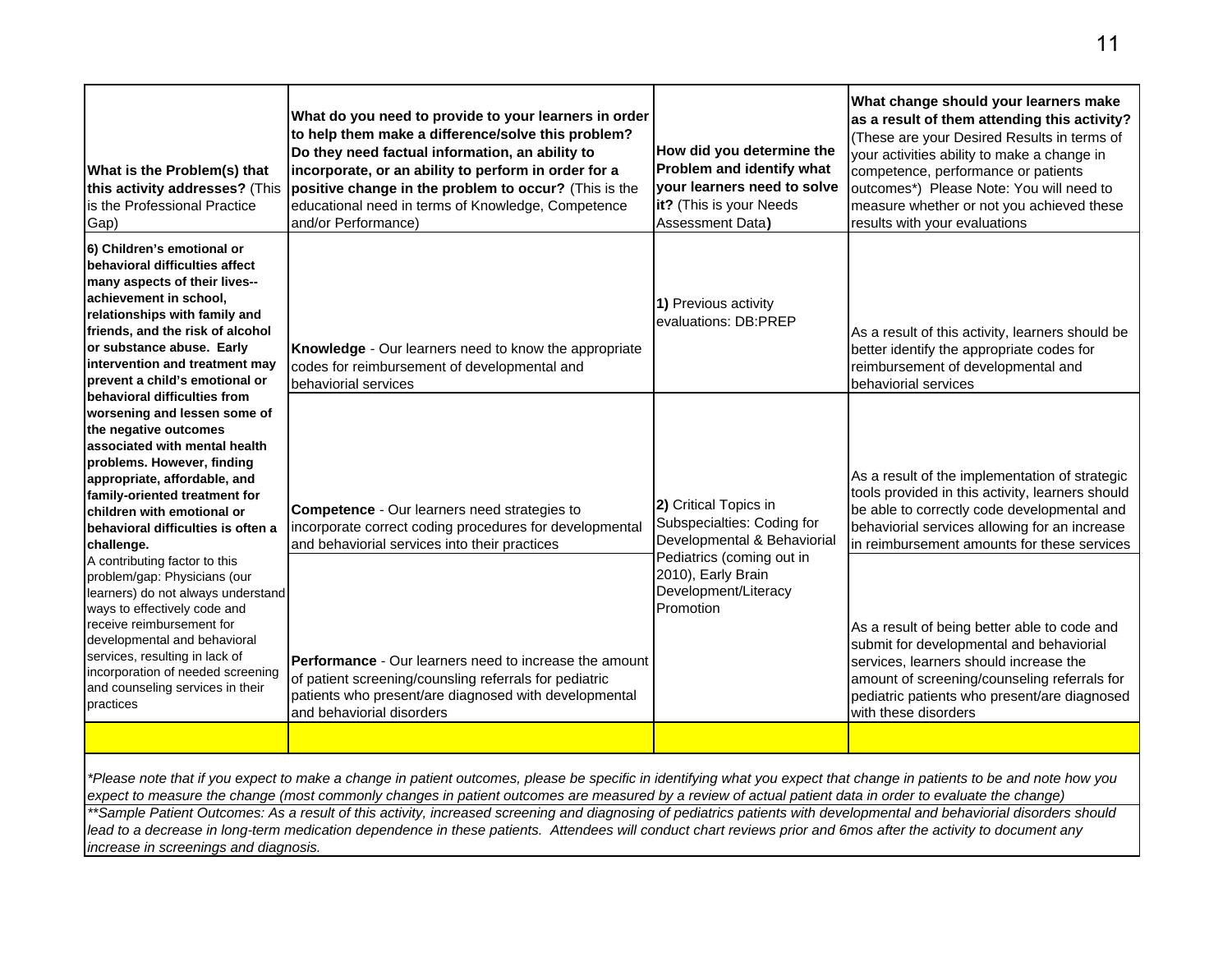| What is the Problem(s) that<br>Is the Professional Practice<br>Gap) | What do you need to provide to your learners in order<br>to help them make a difference/solve this problem?<br>Do they need factual information, an ability to<br>incorporate, or an ability to perform in order for a<br>this activity addresses? (This   positive change in the problem to occur? (This is the<br>educational need in terms of Knowledge, Competence<br>land/or Performance) | How did you determine the<br>Problem and identify what<br>your learners need to solve<br><b>lit?</b> (This is your Needs)<br>Assessment Data) | What change should your learners make<br>as a result of them attending this activity?<br>(These are your Desired Results in terms of<br>your activities ability to make a change in<br>competence, performance or patients<br>outcomes*) Please Note: You will need to<br>measure whether or not you achieved these<br>results with your evaluations |
|---------------------------------------------------------------------|------------------------------------------------------------------------------------------------------------------------------------------------------------------------------------------------------------------------------------------------------------------------------------------------------------------------------------------------------------------------------------------------|-----------------------------------------------------------------------------------------------------------------------------------------------|------------------------------------------------------------------------------------------------------------------------------------------------------------------------------------------------------------------------------------------------------------------------------------------------------------------------------------------------------|
|                                                                     |                                                                                                                                                                                                                                                                                                                                                                                                |                                                                                                                                               |                                                                                                                                                                                                                                                                                                                                                      |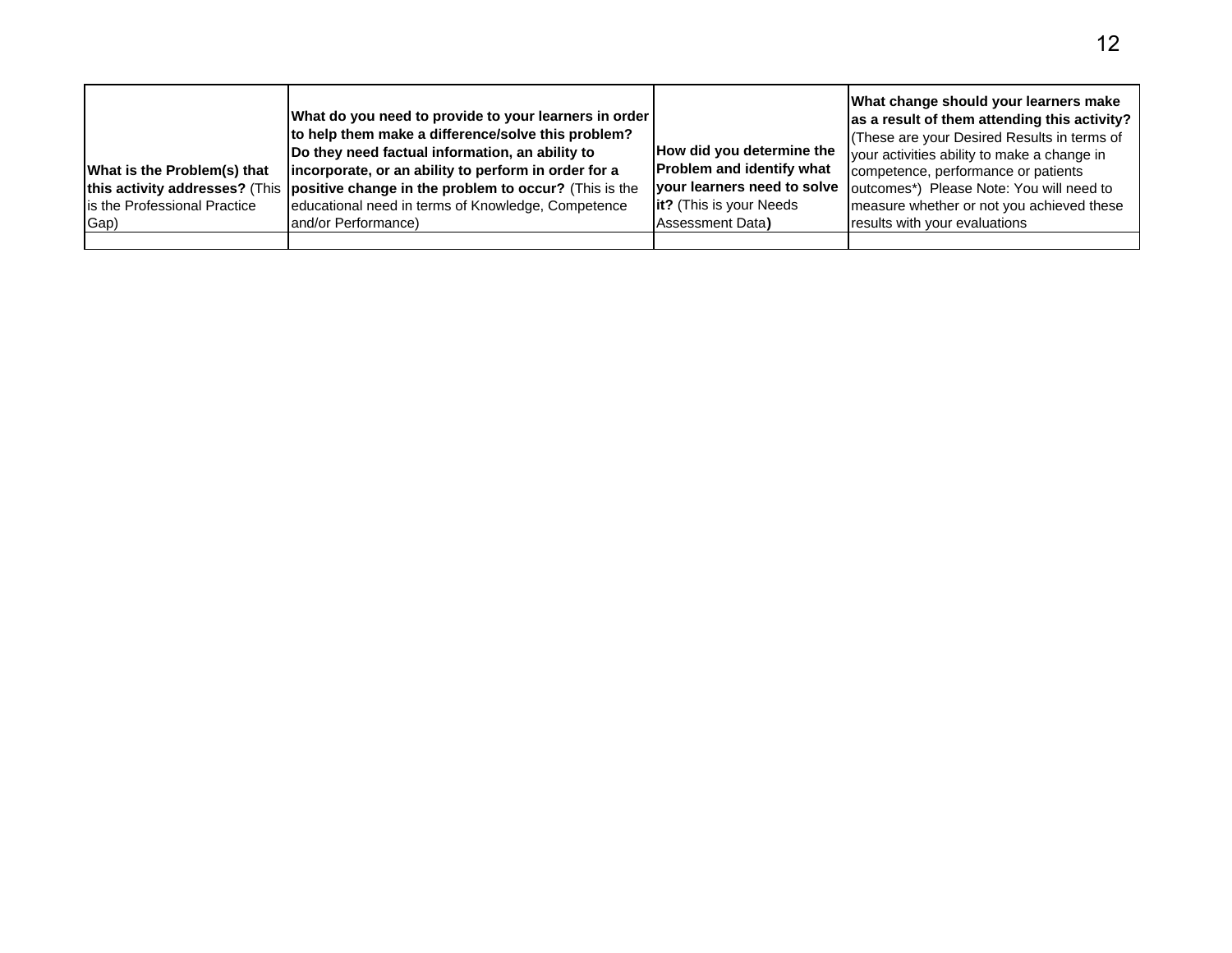## **Needs Assessment Guidelines / Sources**

A needs assessment is a strategic planning tool for any learning activity. By knowing the learners' needs, you can incorporate knowledge, skills, and behavior content to improve performance and address gaps that may exist between actual performance and desired performance. The learning objectives should be based upon recognized needs.

The initial application should provide the following material on needs:

- 1. Document the process used to identify learning needs
- 2. State the needs that were identified and indicate how the assessment results will be applied to planning the educational activity
- 3. Include any data sources used for the needs assessment

## **Sources**

Below is a sample list of sources/tools that can be used to determine the problems/gaps identified for your activity and what your learners need in order to address the problems/gaps.

*Please note: Evaluations and surveys can be used in addition to, but not as the only source, to document the problem or what learners need to address the problem in your CME activity.* 

## *Specialty and Organizational Priorities*

- AAP Agenda for Children (AAP strategic plan)/Child Health Priorities
- Critical Topics in Subspecialties (as posted on PediaLink/CME Finder www.pedialink/org/cmefinder under "About AAP CME" / "Needs Assessment Sources")
- Specialty and subspecialty clinical practice guidelines and policy statements
- Evidence-based literature (e.g., *Pediatrics*)
- PREP® Self-assessment or Subspecialty Self-assessment data (e.g., poor performing PREP® Self-assessment questions, as posted on PediaLink/CME Finder – www.pedialink.org/cmefinder under "About AAP CME" / "AAP Continuing Medical Education" / "AAP Committee on Continuing Medical Education")
- AAP Annual Leadership Forum Resolutions
- Established expectations of the American Board of Pediatrics and Maintenance of Certification™ (www.abp.org)
- Initiatives identified by CME planning groups and editorial and advisory boards
- Preactivity surveys of learners or members (e.g., AAP sections/councils, target audience, Periodic Survey of Fellows)
- Updated or new information or research
- Outcomes measurement data Analysis of outcomes measurement data from CME activities, such as:
	- o Commitment to change contracts/data
	- o Pre/post-CME activity test data
	- o Responses from outcomes-based questions asked in CME activity evaluations
	- o Barriers to change information cited by or identified about learners
	- o Previous activity evaluations of the same or similar learner groups as your target audience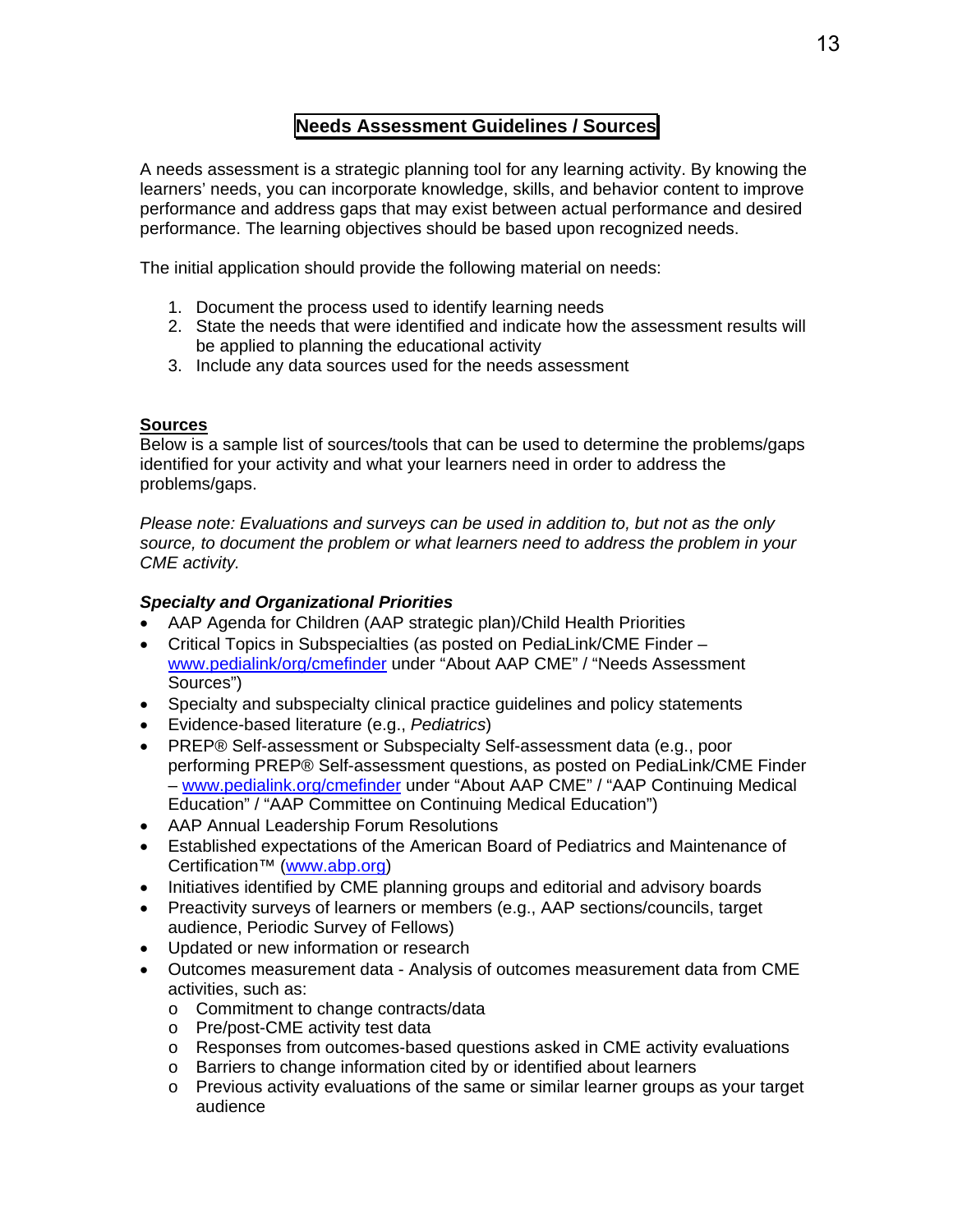## *External Factors and New Developments*

- Evidence from research-based literature or reports, such as
	- o Agency for Healthcare Research and Quality [AHRQ] www.ahrq.gov and www.ahrq.gov/child
	- o Reports from the Centers for Disease Control and Prevention [CDC] www.cdc.gov
	- o Reports from the Institute of Medicine www.iom.edu
	- o Physician Consortium for Performance Improvement www.physicianconsortium.org
	- o Healthy People www.Healthypeople.gov
- Evidence-based literature
- Updated or new information or research
- Expert experience
- Performance measures
- National databases or registries
- Public health initiatives
- Federal, state, and institutional mandates
- Other organizations' policy statements or clinical guidelines

### *Personal Assessments*

- Self-assessments and personal reflection
- Peer reporting or review
- Regional and community issues or those issues related to the specific nature of the learner's practice
- Needs in one's practice
- Learner questions generated from live activities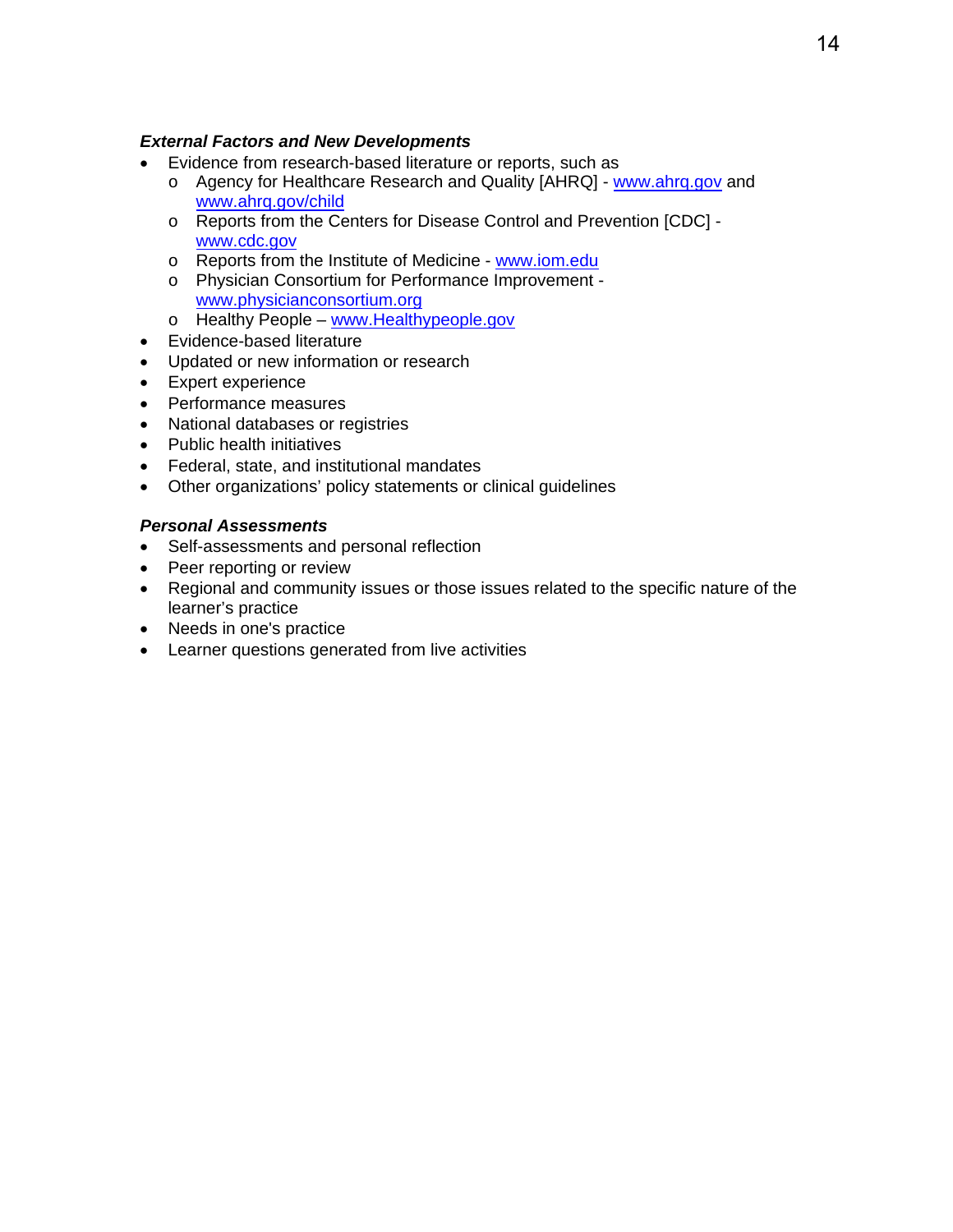## **Identification of Professional Practice Problems/Gaps, Needs & Desired Results**

Each AAP activity should incorporate content that addresses at least 1 professional practice problems (gaps) of the learners you expect to attend your activity. *Consider:* In looking at the overall goal/purpose of your activity, what content/topic area has a problem/gap in professional practice that needs to be fixed? What problems are patients experiencing because physicians are or are not doing in practice? What problem or issue do children face that keeps occurring or has gotten worse? Is there something that children continue to suffer from or what problem will decrease because more pediatricians implement what you plan to teach?

Once this problem has been identified, you should determine what your learners "need" to address this issue (a knowledge need, a competence need or a performance need). *Consider*: What do physicians need to know, know how to do, or perform differently in their day to day practice that if you taught at this activity, and they implemented, could help address this issue?

Finally, now that you have identified a problem area that you want to address in this activity and you determined what your learners need to make a difference in this area, what do you hope to achieve by the end of your activity? *Consider:* What do you want your learners *to do differently* after participating in your activity that may make a difference to the problem that you identified? What do you want your learners to improve on or implement as a result of participating in your activity that will help them to achieve one of the needs you identified for your activity? Remember: you will need to identify a way to measure if these improvements occurred in your evaluation of the activity

*Example: The professional practice gap addressed in this activity is that more than 40% of children have tooth decay by the time they reach kindergarten making it the most chronic childhood disease in the United States and its treatment is one of the most prevalent unmet health needs in children.* 

*There are several underlying needs for pediatricians to be able to address this problem:* 

- *Pediatricians need to know current recommendations for screening, diagnosis and referral for oral and dental health diseases (this is a knowledge need)*
- *Pediatricians need to know how to develop strategies to provide anticipatory guidance and identify preventive approaches to maintain oral and dental health (this is a competence need)*
- *Pediatricians needs to perform an "oral health risk assessment" as part of a health maintenance visit and improve referrals (this is a performance need)*

*The desired results of this CME activity is that after participating, our learners will become more aware of current recommendations for screening, diagnosis and referral for oral and dental health diseases which will enable them to be able to better provide anticipatory guidance and preventive approaches (demonstrating an increase in competence) to maintain the oral and dental health of pediatric patients. In addition, our learners should more routinely perform an oral health risk assessment (demonstrating an increase in performance) during pediatric health*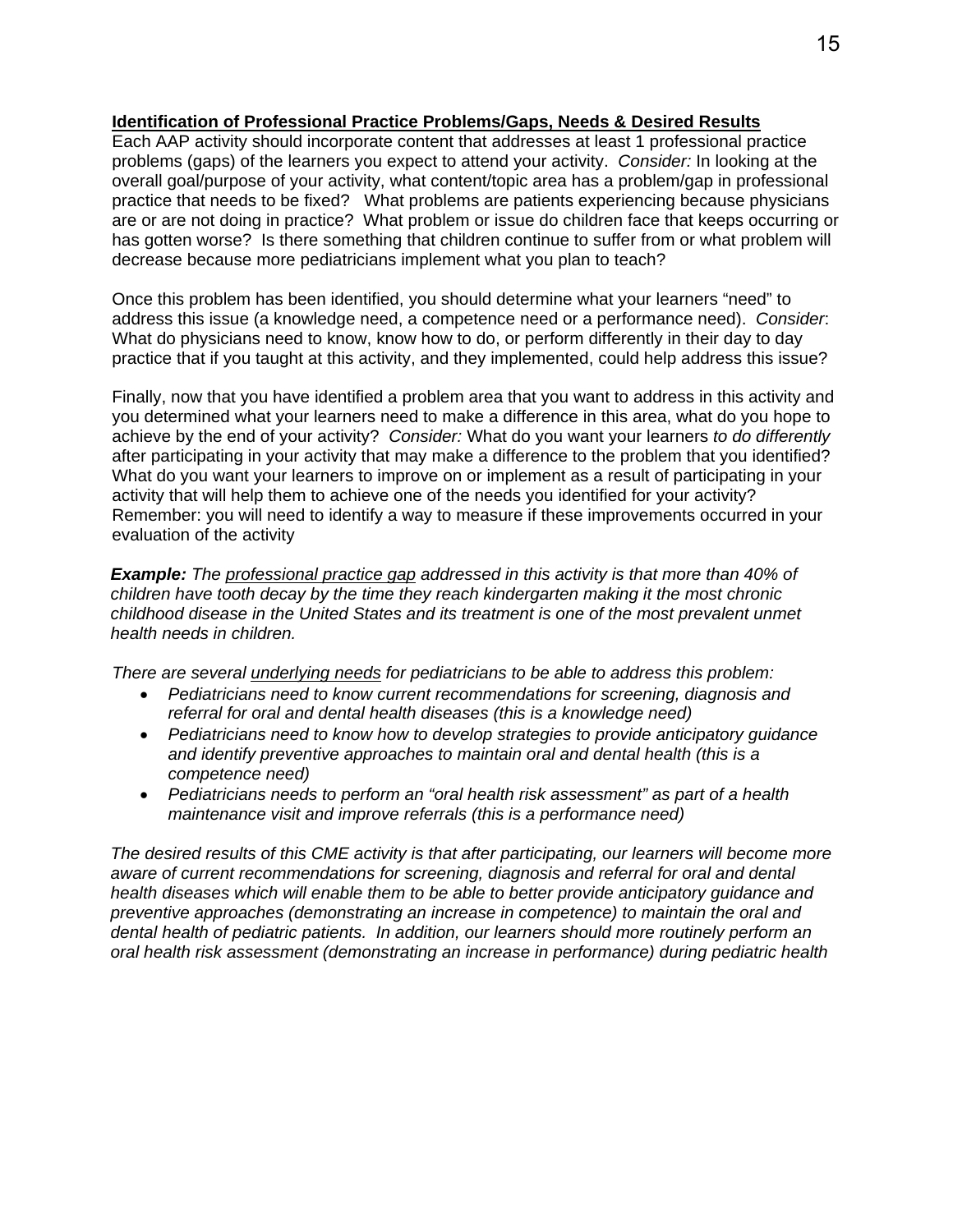## **Identification of Major Professional Practice Problems (Gaps) and Desired Results**

The below table includes questions to consider in your planning process to help you identify the professional practice problems (gaps) of your learners, as well as the desired results of your activity.

|                                                                          | <b>Professional Practice Problems (Gaps)</b><br>Difference between actual and ideal<br>performance and/or patient outcomes                                                                                                    | <b>Desired Results</b><br>Desired results are "best practices;" what<br>learners will apply and do differently in their<br>practice as a result of the CME activity                                                                                                  |
|--------------------------------------------------------------------------|-------------------------------------------------------------------------------------------------------------------------------------------------------------------------------------------------------------------------------|----------------------------------------------------------------------------------------------------------------------------------------------------------------------------------------------------------------------------------------------------------------------|
| Knowledge<br>(factual<br>information)                                    | What necessary factual information do your<br>learners not know? Do they need to identify<br>or recognize something better?                                                                                                   |                                                                                                                                                                                                                                                                      |
| Competence<br>(knowing how to<br>do something)                           | What combination of knowledge, skills, and<br>behavior is currently inconsistent among your<br>learners? Are their strategies inconsistent, or<br>do they need to better distinguish,<br>differentiate, or predict something? | What new or additional strategies or abilities<br>do you want your learners to be able to put<br>into action? Do they need to recognize or<br>integrate a diagnostic strategy or<br>management modality or enhance their<br>counseling techniques and communication? |
| <b>Performance</b><br>(what a physician<br>actually does in<br>practice) | What do your learners fail to do or do<br>inconsistently in practice? Are they unable to<br>perform something or some aspect of<br>diagnosis or treatment, etc.?                                                              | How do you want your learners to modify their<br>practice? Do you want them to use a<br>particular diagnostic or management modality<br>or stop using an outdated treatment?                                                                                         |
| <b>Improved patient</b><br><b>Outcomes</b>                               |                                                                                                                                                                                                                               | What improvements in patient outcomes do<br>you expect to result from this CME activity?                                                                                                                                                                             |

**Identifying professional practice problems (gaps) of your learners does not have to be complicated.** Below are some practical strategies that may be employed in your CME activities.

- Ask faculty or authors to specifically identify one learner gap or discrepancy in practice for the topics they propose or articles they write.
- Ask CME registrants or subscribers to self-identify through an online survey a few months or weeks before an activity one clinical/practice-related question they would like the faculty or authors to address in their content. (Sampling and self-reported professional practice gaps are acceptable.)
- Ask your faculty to begin their presentations with a list of gaps or discrepancies related to their planned content and to end their presentations with a list of expected learner outcomes or suggested changes that can be made in practice.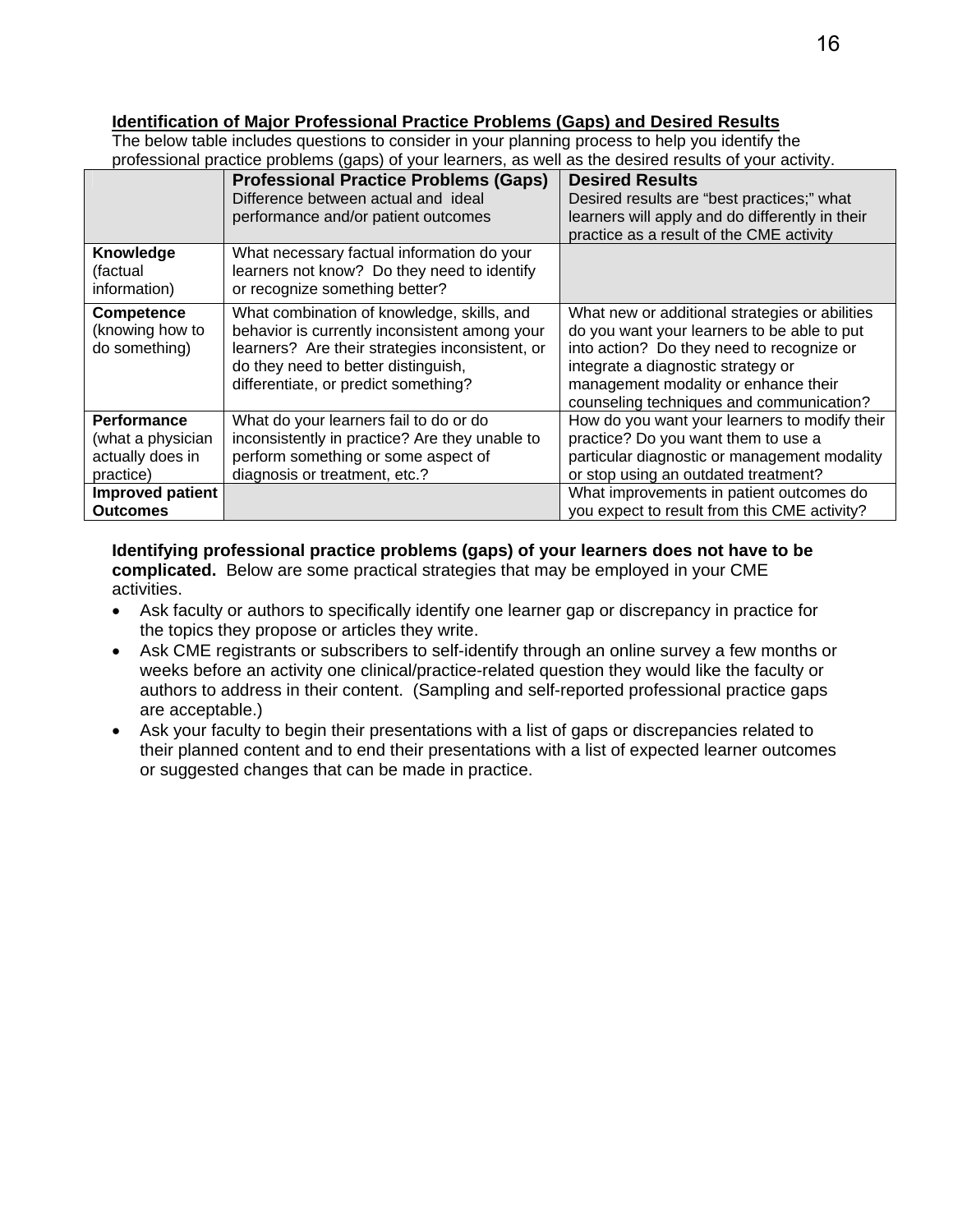On the following pages, you will find several articles that have been published in AAP *Chapter Connections* about many topics referenced in this planning document. *Please review these resources during your actual planning and/or share them with your faculty/authors as additional guidance about the topics.*

- **1. "CME and the Cycle of Learning" October 2010**
- **2. "Twelve Universal Principles of Adults as Learners" January 2010**
- **3. "Understanding Systematic Design of Instruction" October 2009**
- **4. "Understanding Learner Gaps and Needs" July 2009**
- **5. "Continuing Medical Education: Is 'Change' Necessary?" April 2009**
- **6. "Reflection in the Teaching of Medicine" July 2011**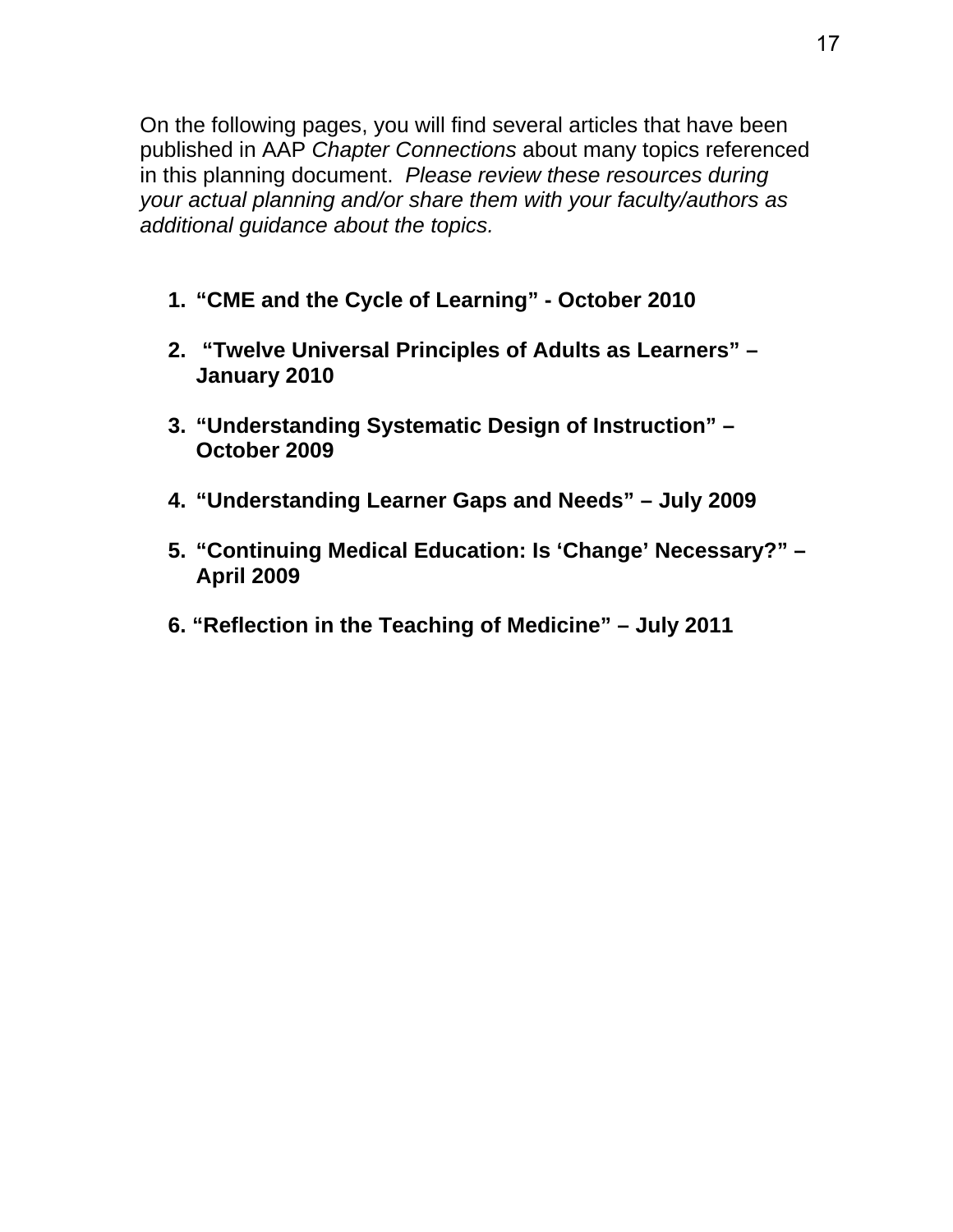## **CME CORNER**

## **CME and the Cycle of Learning**

By Beverly Wood, MD, PhD, FAAP Education and Innovations Consultant, Committee on Continuing Medical Education

As part of the educational mission to assist physician learners in identifying their practice performance gaps and related educational needs, CME under the criteria of the Accreditation Council for CME (ACCME) is focused on a well established cycle of learning.

Self-aware learners are often able to identify areas in which they are deficient, often because they are still using familiar practices, they have been unable to learn new skills, or they are unaware of new practices of medicine and how to apply them in their own setting. It is not surprising, given the enormous amount of information in various locations, that keeping up is hard to do. Sometimes deficiencies in the practice of medicine are brought to the attention of physicians, who are unaware of the fact that they are not practicing the ideal evidence-informed medicine they should be. Based upon such identified gaps, the learning needs of physician groups are established, and education is designed around chosen concepts with the aim of improving medical practice.

The design of instruction is based on fulfilling the needs of learners and motivating a change to incorporate what is new. For this reason, educational objectives are crafted to reflect needs that will be met and how they will be met. Objectives indicate what the learners will be able to do as a result of attending the learning experience.

The design of the educational experience, reflecting the intent of the objectives, is meant to optimize learning by seeing, hearing, and doing so that participants know the what, how, and why of new knowledge and skills and can apply them in their practice.

After the learning experience is completed, the designer and sponsor will wish to know what have been the outcomes for those who participated. This information is useful to find if the learning was beneficial and to establish what could have been done better or differently. Based upon the initially identified needs and their learning objectives, responsible educators will identify ways in which they can remain in communication with their learners, help the learners communicate with each other, and discover how the learning content was put to use and what the healthcare results have been.

The collection of outcomes data completes the cycle from the initial identification of a deficit that occurred in practice performance; education planned to overcome the practice deficit and improve it; and what the resultant effect was on the practice of medicine and ultimately on health care of patients.

*For more information, please contact Deborah Samuel, MBA / Director, Division of CME / 800/433-9016, ext 7097 /dsamuel@aap.org*

Chapter Connections October 2010 Volume 81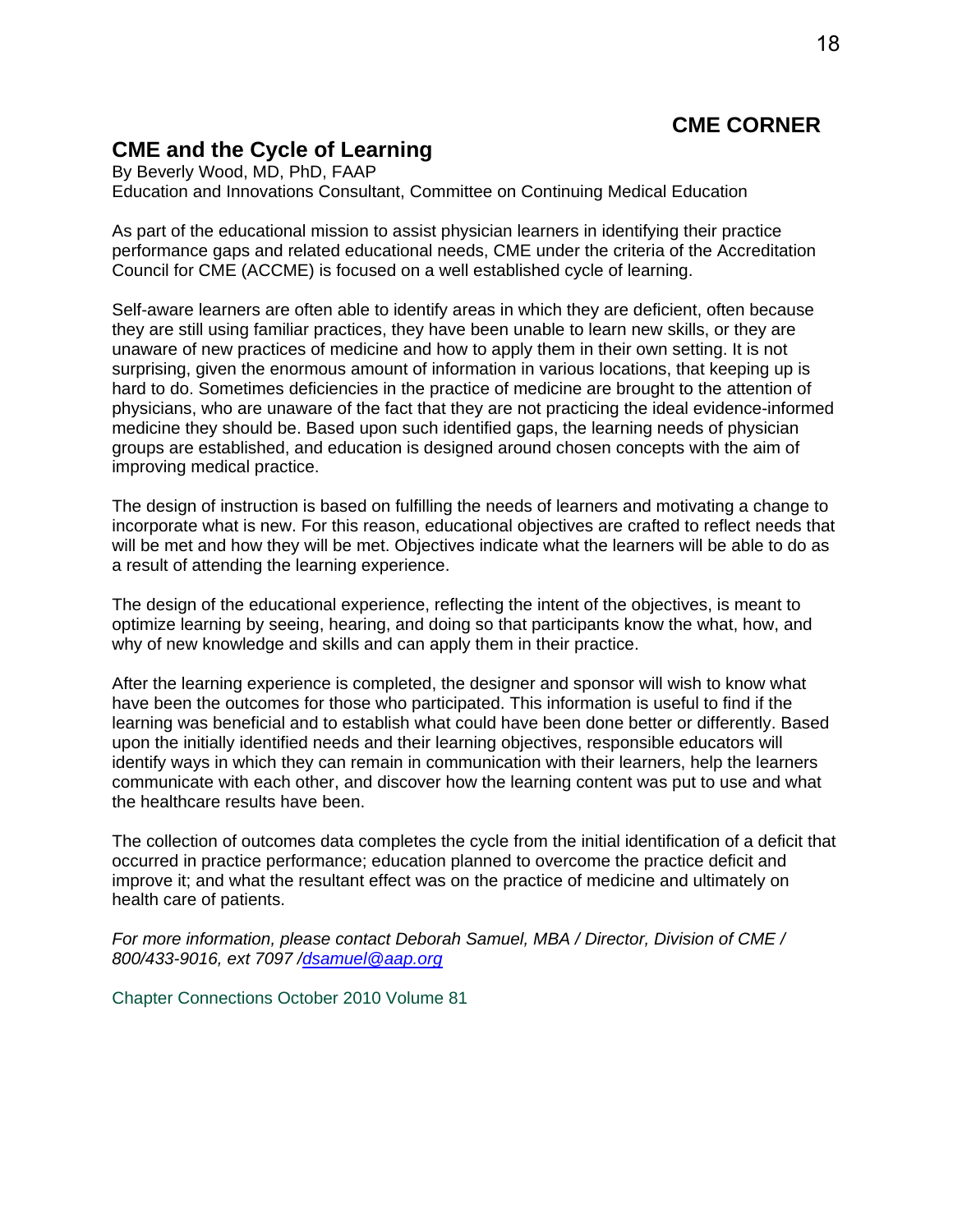#### **Twelve Universal Principles of Adults as Learners**

When children learn, they are establishing a basic knowledge matrix upon which they will build as they mature. Children may need more help than adults in developing and populating their Knowledge Matrix. Adults learn by building upon the knowledge structure they have already established, by enhancing this structure, expanding it, and modifying their knowledge to the suit the circumstances in which they will apply it.

The following are 12 basic principles you should use in supporting adult learning. It is based on Laws of Learning by Thiagi.

#### **1. Principle of relevance**

Effective learning is relevant to the life and work of the learner. Activities that create links between the learning situation and the real world are useful for the learner in transforming knowledge to a form that they can use. After any learning activity, learners should be invited to examine their learning and discuss strategies for applying what they learned in their real world context.

#### **2. Principle of previous experience**

New learning should always be linked to and build upon existing experiences of the learner. Participants in any learning experience bring a variety of knowledge and experience to the learning session. The learning session should be adjusted to ensure that it reaches different levels and different relevant experiences of the learners.

#### **3. Principle of self direction**

Adults, as learners, are self-directed. This is the reason that they have chosen the learning experience that they are currently experiencing. Everyone should not be forced to participate in every activity. Involving the participants in setting their goals and selecting appropriate types of learning activities is an ideal design.

#### **4. Principle of expectations**

New learners' reactions to a learning session are shaped by their expectations as related to the content area, depth of the content, learning format, fellow participants, and the teacher. Encouraging learners with challenging activities and shortcut techniques are always helpful. Recognizing the efforts of participants is important to and helpful to the learners.

#### **5. Principle of self-image**

Learners have ideas and perceptions of what type of learners they are. These perceptions can either enhance or interfere with their learning. Reassure your participants about their ability to learn new concepts and skills; provide motivating and challenging tasks for them, ensure frequent and early success by introducing tasks in a pattern to become progressively more complex. Do not patronize your learners with simple or trivial tasks. However, incorporate learning tasks at different levels of difficulty and complexity to suit all present. If the learners are working in groups, you may wish to have more advanced learners serve as teachers, leaders or facilitators.

#### **6. Principle of multiple criteria**

Adult learners rely on a variety of standards to judge their learning experiences and accomplishments. Encourage your participants to choose personal standards and scoring systems. Provide different methods and criteria for achieving success. Learners may wish to develop alternate criteria for measuring performance.

#### **7. Principle of alignment**

Adult learners appreciate recognizing that the learning objectives, content, activities, and assessment methods are aligned. The learning situation should resemble a practice situation.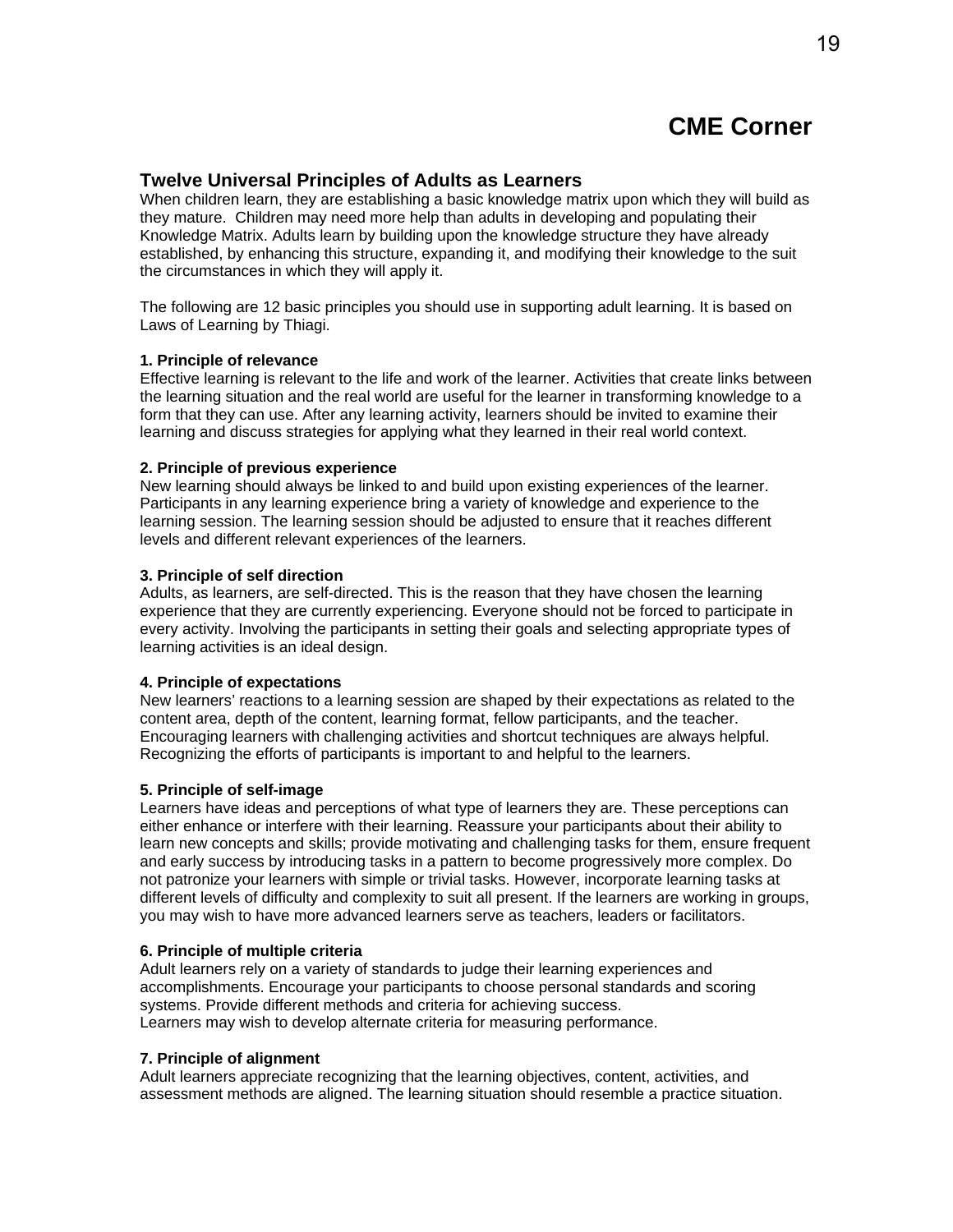Teach and test for the same content and always be sure that you are checking for mastery of the indicated learning objectives.

#### **8. Principle of active learning**

Active responding produces more effective learning than does passive listening or reading. If you are using lecturers or reading assignments to teach, active learning episodes, such as quizzes, problems or puzzles, should always be interspersed.

Provide your learners with ample opportunities to respond by asking questions, encouraging them to ask questions or participate in discussions, and questioning their answers to questions.

#### **9. Principle of practice and feedback**

Learners cannot master skills without repeated practice accompanied by relevant feedback. Don't confuse understanding a procedure with the ability to perform it. Plan ample time in activities to provide extensive practice and feedback. Make sure that the learning activities incorporate immediate, useful, and constructive feedback from peers and experts. Create rating scales, checklists, or similar devices to ensure that the feedback is objective and useful.

#### **10. Principle of individual differences**

Different people learn in different ways. All teaching and training activities should accommodate a variety of learning styles. Plan that participants can participate by writing, speaking, drawing, or role playing. Encourage and permit learners to learn as individuals, in pairs, or in teams.

#### **11. Principle of learning domains**

Different types of learning require different types of teaching and training strategies. Recognize that there are different types of training, content and objectives. Avoid using the same kind of activity to teach different types of training or content. Use the appropriate design to help participants achieve different objectives, which may be related to knowledge and concepts, procedures, attitudes, or general principles.

#### **12. Principle of response level**

Learners master their skills and knowledge at the level at which they are required to respond during the learning and evaluation processes. If learning requires participants to discuss a procedure or observe it, don't assume that they will be able to apply or perform it. If you want participants to solve problems, the learning activity should require them to solve similar problems. Always avoid trivial, closed questions with recognition or rote memory answers. Challenge learners with authentic problems that require innovative solutions.

#### **13. Principle of reinforcement**

Participants learn to perform behaviors that are successful and rewarded. Make sure that learning activities provide opportunities for rewards. Require participants to make frequent decisions and responses. Provide feedback and reward partial achievement.

#### **14. Principle of emotional learning**

Any event accompanied by intense emotions will result in long-lasting learning. Many types of learning and training, simulation, role-play, or case solutions can add emotional elements to learning. However, when emotion is too intense, it will interfere with learning. It is helpful to debrief participants after emotional activities to reflect on their feelings and learn from their personal reflections.

**Chapter Connections January 2010/Volume 78**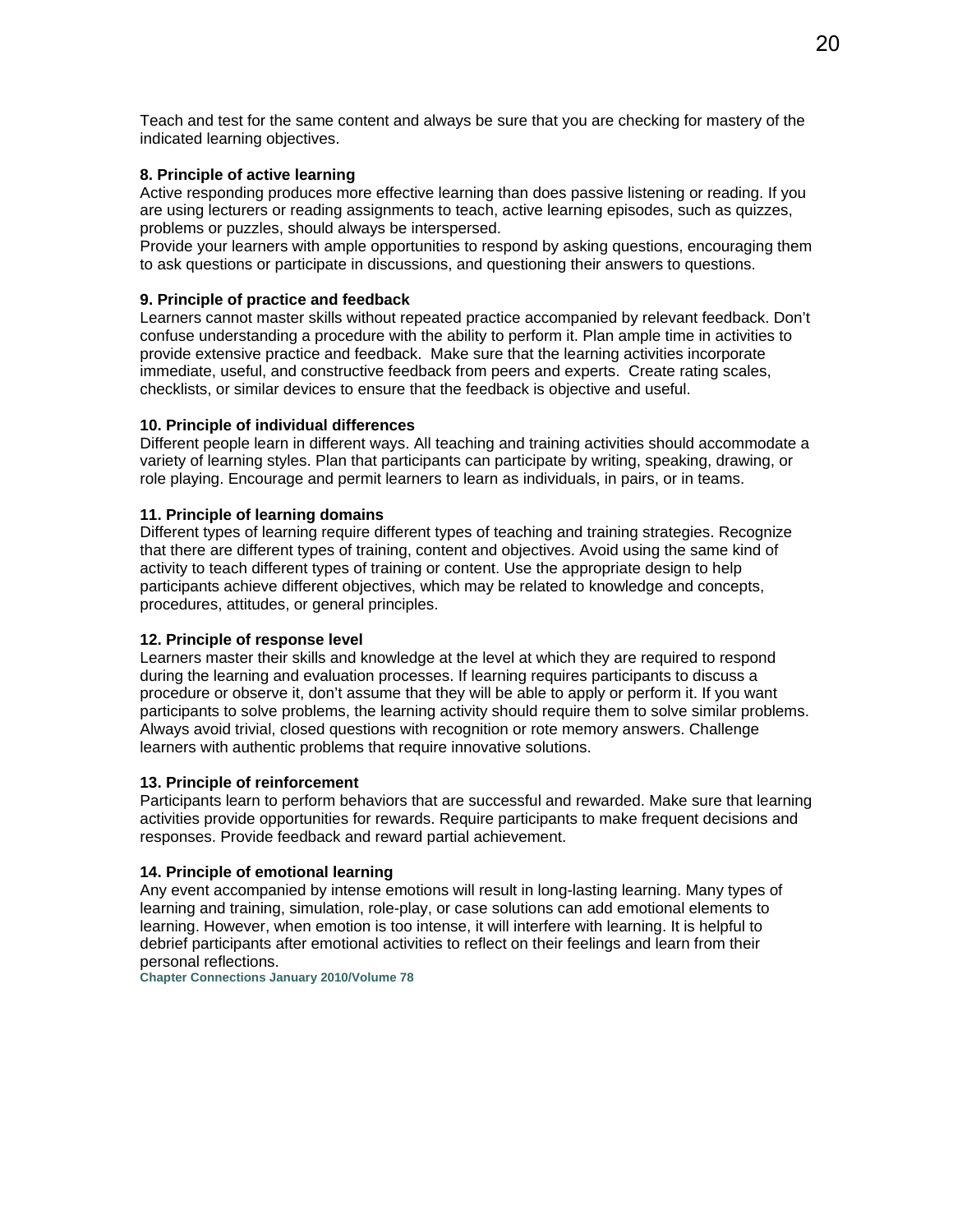## **Understanding Systematic Design of Instruction**

#### **Goal**

The instructional goal is identified by stating all the skills and knowledge that should be included in the instruction. It indicates what someone would be doing if he or she were demonstrating an ability to already perform the goal. A goal analysis consists of identifying what it is the students will be able to do, not what they have been taught, told, or read.

#### **Analysis of the learners:**

This is an analysis of what the learners should learn: the skills, knowledge, application that is key. Analysis may look at generalities (what is missing in medical care) and also at the achievement needed to reach the goal. What is the entry level of learners in terms of their existing knowledge and skills, and what instruction is needed to bring the learners to mastery at the level desired? Both learner analysis and context analysis is necessary to prepare the instruction.

#### **Develop Needs**

What learning should be developed in order to bring the learners to the desired level? What should the learners already know? What is their ability level? What are their learning type preferences? What is the setting in which the skills and knowledge will be used?

The instruction must contribute to meeting an identified need by providing the skills and knowledge expected. Know the learners, the need, and the environment in which the learning will be used. Remember that motivation is an important factor in identifying needs. The ARCS model (*Attention, Relevance, Confidence, Satisfaction*) has been quoted as a good introduction to needs development as it represents a factor in learner analysis.

#### **Create objectives:**

Learning objectives are based on the learner needs that you have established. They serve as a guide to planning instruction and a guide for the learners to know what to expect. Learning objectives are stated in terms of active verbs and they indicate what the learner will be able to do as a result of the learning experience.

#### **Design the learning:**

The learning experience reflects the type of learning suggested by the objectives. It is a learning experience that is meaningful, set in the appropriate context to reflect the type of learning, and that reflects both the needs and objectives as well as prepares for the expected outcome**.** Remember that if you plan an expository or informational part of the learning process, you should also always provide your learners with an opportunity to practice or try out what they have learned. By doing so, they will remember the information, gain the skills, and be able to transfer the learning into their own context of practice.

#### **Participate in feedback:**

How did the learners do---what was done correctly and what could benefit by being done differently? What did the learners think of the learning experience---what was good, what could be changed?

#### **Evaluate the learning experience:**

How well did it go? Did the learners accomplish the learning? What was their and your reaction?

#### **Assess the learners:**

Test, observe, ask for feedback, find what they learned or intend to change. What questions arose?

#### **Redesign:**

All learning experiences deserve redesigning as there are always parts that could be changed, added, removed. The best time to consider redesign is immediately following the learning experience. **Chapter Connections October 2009/Volume 77**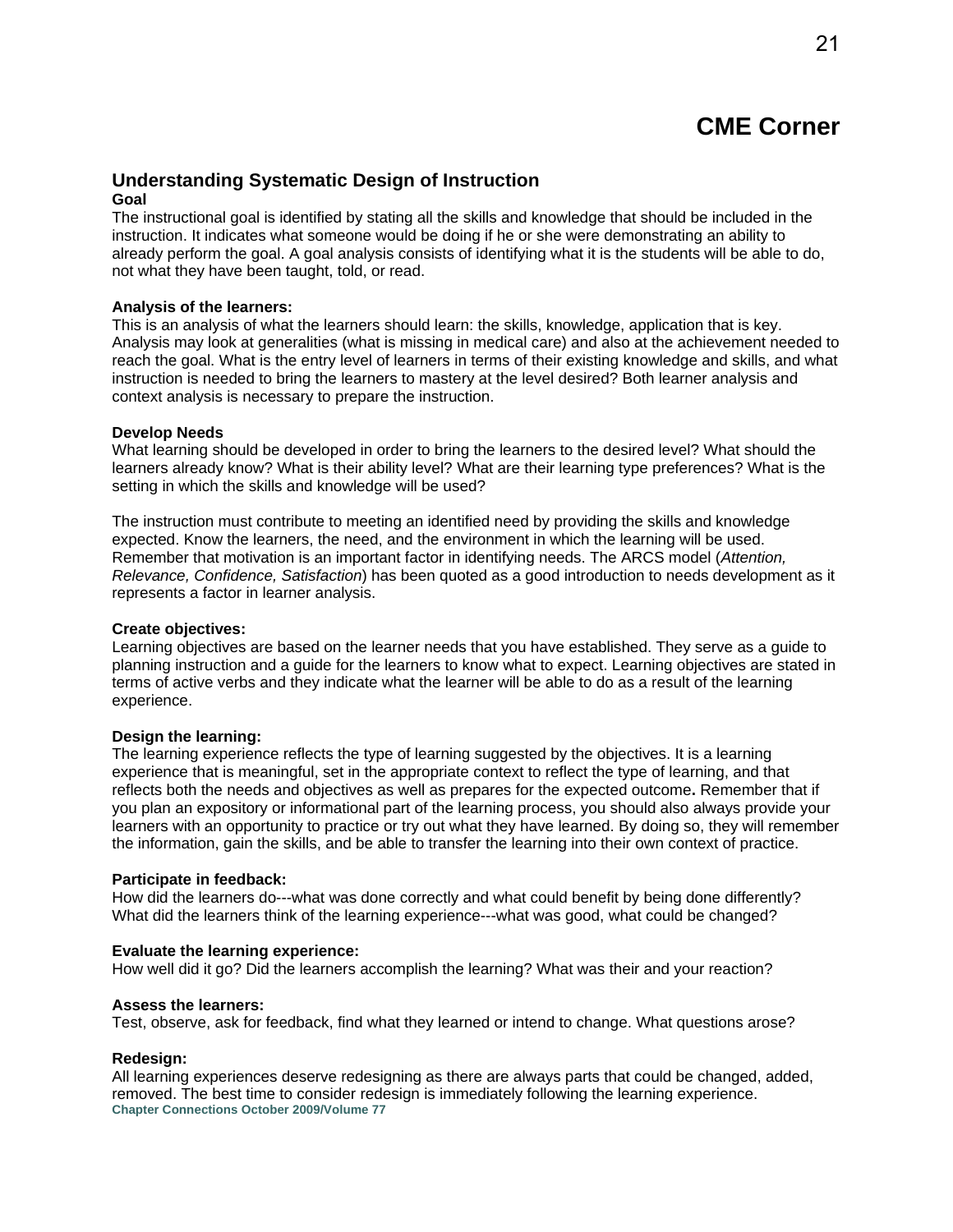### **Understanding Learner Gaps and Needs**

The ACCME emphasizes that CME providers understand their physician learners and use their analysis in planning learning activities. Learning should be aimed at improving practice by identifying problems in practice and addressing them. CME providers are asked to identify gaps in physicians' performance in practice and match these professional gaps with learning designed to overcome the gaps and change and improvement practice. A gap represents a discrepancy between what is occurring in practice and the way it ought to be.

There are many reasons that gaps occur; physicians may be unaware of alternative or newer developments in ways to practice, they may not know about recommended changes, or they may simply lack skills or knowledge because of lack of training. Practices change, and practices that were once state of the art can become outdated. Physicians' responsibilities change and they may be called upon to perform procedures, make decisions or employ methods with which they are unfamiliar.

By aligning educational planning with desired professional improvement, beneficial change and practice improvement can benefit the healthcare community and improve patient health. Recommended methods to determine what to teach include identifying gaps and the linking them to learner needs, making the learning activity useful in initiating improvement. For this reason, providers must understand the practice gaps and needs of their physician learners and devise ways to support learning, skills, practice performance, and resultant improvement of patient health. Therefore, CME educational interventions must be designed to address existing gaps in the practice of medicine. Continuing education is meant to see and fill those gaps in physician competence, performance, and patient outcomes that are known to exist.

Gaps are best understood as the disparity between what occurs during practice and what should be practice. Gaps, the disparities between what is and what should be, may be observed in individual practices or in the practices of groups of physicians. They represent ways medicine could be practiced better. Examples of gaps would be physicians continuing to practice in an outmoded way while it has been shown that outcomes are better using a different approach. Although collecting information on gaps can be difficult, evidence informed medicine is a help to link research and clinical practice. A disparity in practice may be identified by individual self-assessment, assessment from peers or patients, or by identifying from medical records practices that should be improved.

Based upon the identified practice gaps of individuals or groups, learning activities can be planned to address and change practice and improve patient outcomes. Needs are developed from initial analysis of learner gaps. Needs are more global, often obtained from the literature, guidelines, clinical policy and for teaching purposes, they represent learning concepts. Learning objectives are based on gaps and needs, and educational methods reflect how the gap and need are addressed. Based on objectives, outcomes of the learning experience can be measured. Needs can be reflected and stated in guidelines, policy statements, evidence-based literature, evidence-informed changes from the literature and specialty group statements. Needs may be related to knowledge or skills. Effective outcomes of the learning can be measured by revisiting the objectives of the learning and finding if the learners have made a change related to their learning. Additionally, we can indicate what effect the change has made in the practice of pediatrics and in patient health. Because there are often difficulties in making a change and having it accepted, some information on blocks, barriers and difficulties is helpful.

Data from which practice gaps are identified may come from many sources, such as patients and hospital records of practices; clinical conferences such as morbidity and mortality conference or problem rounds; peer-reviewed literature; databases such as Vermont-Oxford, CDC, Institute of Medicine, news flashes and media mailings; registries; professional society and college data such as the AMA, AAP, CDC; government publications; specialty publications such as AAP policy statements, clinical reports or technical reports, and physician target audience self-assessments. **Chapter Connections July 2009/Volume 76**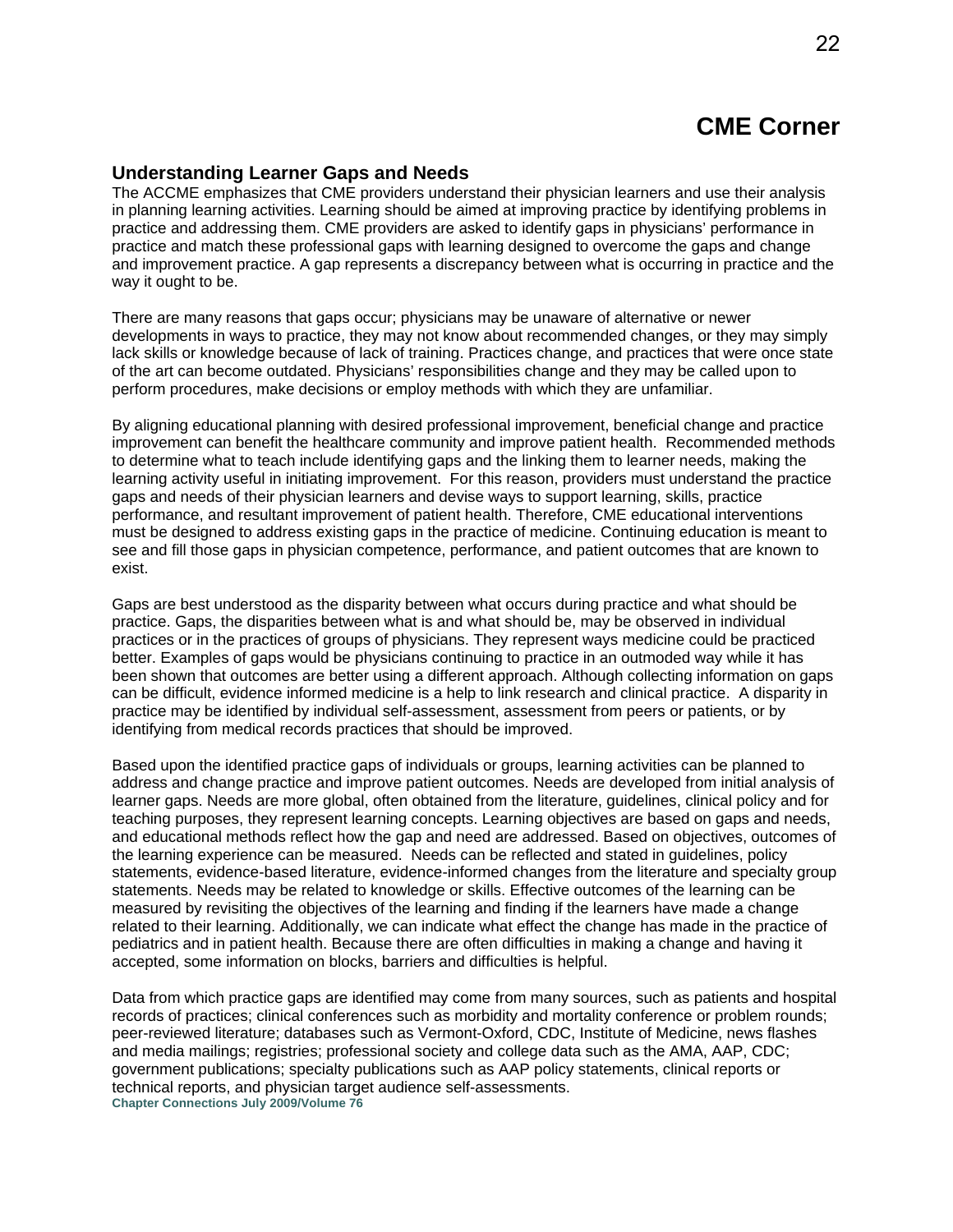### **Continuing Medical Education: Is "Change" Necessary?**

Written by: Robert Wiebe, MD, FAAP Chairperson, Committee on Continuing Medical Education

Beverly Wood, MD, FAAP Consultant, Education and Innovations Committee on Continuing Medical Education

It is quite evident to the up-to-date pediatrician that much of what was learned in medical school and residency is of "historical interest" today. To remain current in our rapidly changing specialty requires a process of continuing education supporting lifelong learning. New requirements for board recertification and major changes in the way we plan and deliver continuing education has become confusing and stressful for CME planning groups. We know that listening to a speaker is of limited effectiveness, and we can no longer collect CME credits while munching on a bagel and drinking coffee supplied by a host pharmaceutical company. Times have changed, and so has the business of providing CME.

The whole new process of CME delivery is moving into a learning *partnership* between the CME provider and the learner. New terminology, educational delivery methods, learning formats and technology can further confuse planning groups to make the process seemingly a daunting task. This article will attempt to provide a review of changes in CME expectations, and explain the *method to the madness* behind the changes. The CME activity should be designed to meet the learners' needs, with the aim to make a change in the learners' competence (knowing what to do and how to do it), practice performance (doing it), and/or patient outcomes and the results of learning and application should be measurable.

The new jargon of *identifying gaps in the learners' knowledge* is simply a way of showing that the activity is planned to meet a need of the learner. A "gap" represents the difference between what is occurring and what should occur. Demonstrated learning gaps are translated into "needs". The content of a planned CME activity should always be directed toward eliminating the gap in knowledge, competence, practice performance or patient outcomes in the learner that was identified by some prior source of evidence. The learner should be a partner in identifying important gaps whenever possible. Learner gap identification can be based on literature, surveys of the learners, AAP strategic priorities, new critical topics, guidelines or any variety of sources. The identified gaps guide design of the objectives of a learning experience by articulating the desirable change that the CME activity is designed to accomplish.

The next step is to turn those gaps into measurable or observable objectives. What changes does the activity plan to make in its learners' knowledge, competence, performance, or practice outcomes? *At the completion of this activity the provider should be able to----.* Measurable objectives are the basis for the content of the learning activity and designed to demonstrate a change in the learner that results in a narrowing of the recognized gap.

Likely the most difficult component of CME planning is the *evaluation process.* This will require the learner to step up to the plate, and describe or demonstrate that their learning resulted in a measurable change in the way the practitioner does business. Although the planning group and faculty can provide suggestions for measuring change, the learner must be a partner in identifying specific needs that were met through participation in the activity. A *commitment-to-change-contract* is a mechanism for accomplishing this. The learner is asked to reflect on what is learned and what he is willing to change in practice that will narrow gaps in the learners' competence, practice performance, or patient outcomes. This contract does require some follow-up process to give feedback to the planning group, and to reinforce the memory of the contract for the learner. This can be a simple email reminder in weeks to month with a request for response, or can be done by a follow-up survey, with minimal expense, and minimal staff time. The learners will also be able to identify barriers or difficulties they encountered in trying to make changes.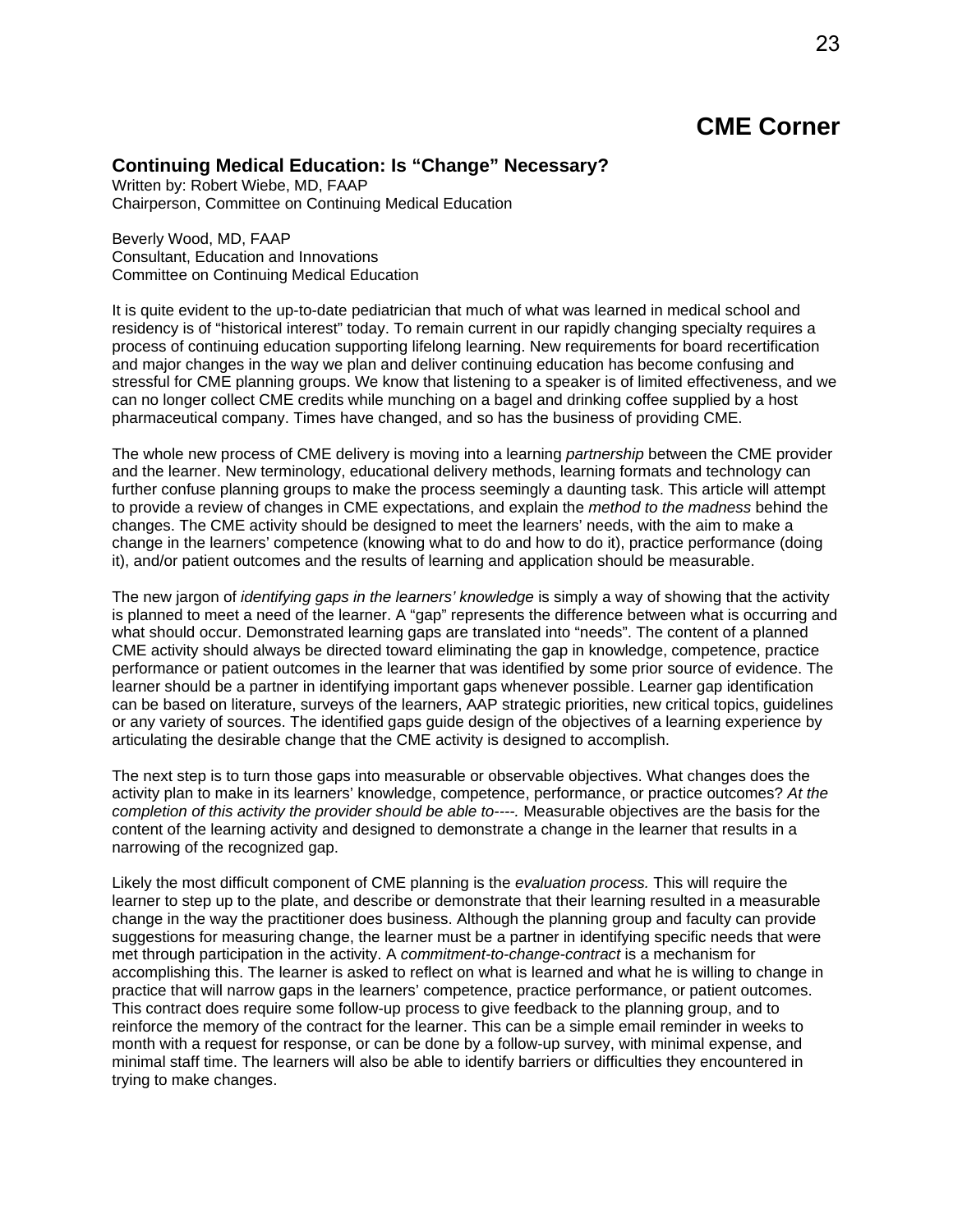A discussion of CME changes is not complete without mentioning the need for disclosure of conflicts of interest and independence from commercial influence in all parts of the educational process. The activity must separate any product promotion from the education. Proprietary interests and commercial support must be managed to assure that all activities are planned, and delivered absolutely independent of any commercial support.

Our accrediting organization, the ACCME, offers further suggestions for CME *accreditation with commendation.* This occurs when the following activities are incorporated into the CME activity:

- 1) Integrate a process for improving practice quality into the CME activity
- 2) Include non-educational strategies (reminders, patient feedback) to improve outcomes
- 3) Attempt to identify barriers outside the control of the provider that may impact outcomes
- 4) Use educational strategies to overcome/address barriers to physician change
- 5) Build bridges with other stakeholders with similar educational needs that may result in collaboration and cooperation that improves needed change
- 6) The CME is linked to a system of quality improvement

An adult learner has an average attention span of about 10-15 minutes, yet we still plan CME around the traditional 45-60 minute lecture format. A high quality CME activity could have a variety of learning activities such as Q/A, discussions, opportunity to practice, case scenarios, audience response activities, and changes in delivery format.

**Chapter Connections April 2009/Volume 75**